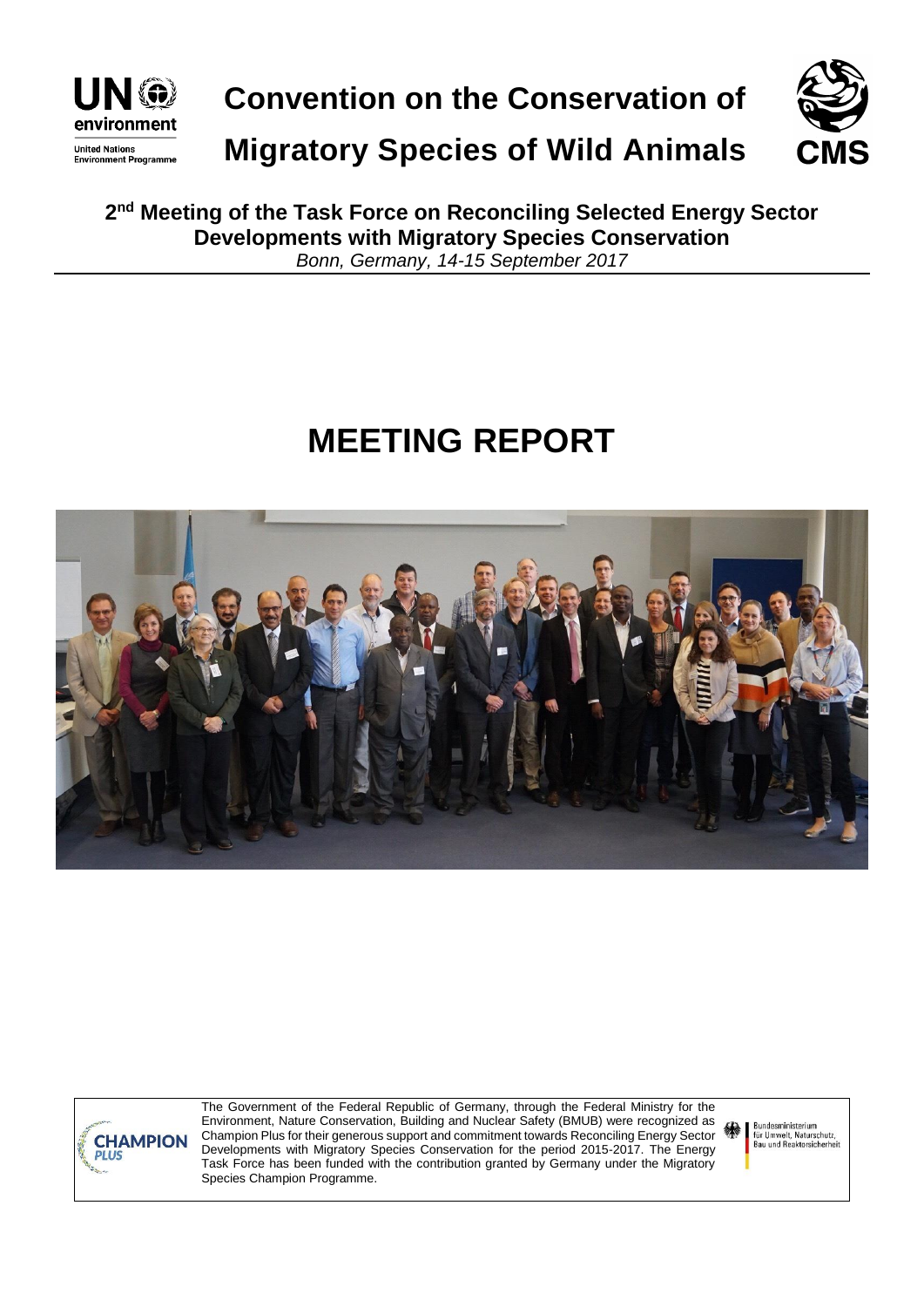# **2 nd Meeting of the Task Force on Reconciling Selected Energy Sector Developments with Migratory Species Conservation**

# **Agenda Item 1 - Welcoming remarks**

Mr. Marco Barbieri (CMS Secretariat) opened the meeting on behalf of CMS Executive Secretary, Bradnee Chambers, welcoming participants to Bonn and Langer Eugen. Mr. Barbieri noted the importance of the Energy Task Force (ETF) to the CMS, and said that the multi-stakeholder nature of the ETF was a strength and made it unique.

Mr. Jürgen Friedrich (Germany), the first Chair of the ETF, joined Mr. Barbieri in welcoming participants. He stressed that renewable energy development is important to address climate change, a key threat to biodiversity, but that it must be developed in a wildlife-friendly way. Mr. Friedrich announced that the German Government would continue to fund the ETF for a further three years.

Mr. Friedrich introduced Mr. Edward Perry (BirdLife International) who succeeded Ms. Aida Kowlaska as ETF Coordinator. Mr. Perry thanked Germany for its renewed support and welcomed participants, noting the diversity and experience in the room. He emphasised the importance of integrating biodiversity issues and concerns into climate and energy policy, and said the ETF was well-placed to break down the "silo mentality".

Mr. Barbieri informed participants that no candidate for Chair had come forward. It was therefore proposed that the incumbent Chair (Mr. Friedrich) and Vice-Chair (Ms. Wilma Lutsch, South Africa) would preside over the meeting. Elections would be held at the end of the meeting for a Chair and Vice-Chair. These arrangements were approved.

# **Agenda Item 2 - Introduction of participants and adoption of the agenda**

Noting the wide range of expertise represented in the ETF, the Chair conducted a *tour de table*. The list of participants, including those taking part remotely, is available in Annex 2. Mr. Mohamed El Khayat was congratulated on his recent promotion to the Chair of Egypt's Renewable Energy Authority.

Mr. Perry introduced the agenda [ETF2/Doc.1](http://www.cms.int/sites/default/files/document/ETF2_Doc1_Rev1_Provisional-Annotated-Agenda_0.pdf) and outlined the three objectives for the meeting: 1) Review progress of ETF and CMS Parties to reconcile energy developments with migratory species conservation; 2) Exchange experience, lessons learned and information on ongoing or planned initiatives; 3) Identify priorities for future work of ETF, and opportunities for collaboration. There being no requests for changes, the Chair declared the agenda adopted.

#### **Agenda Item 3 - ETF Membership and Scope**

Mr. Barbieri (CMS Secretariat) reminded the meeting of the composition and scope of the ETF. The ETF was established under CMS Resolution 11.27 and the modus operandi adopted at the first meeting in Cape Town. The scope of the ETF was intended to eventually become global and cover all taxonomic groups. In the initial stages, it had been agreed to focus on the Africa-Eurasian region, migratory birds and the effects of powerlines and hydro, wind and solar technologies. Mr. Barbieri welcomed new members to the ETF, including Saudi Arabia, EUROBATS, WindEurope and the Africa Sustainable Energy Association. The inclusion of EUROBATS indicated an extension of the taxonomic scope of the ETF to include bats as well as birds.

The Chair invited participants to consider further expansion of the geographic scope and membership of the ETF. There was general consensus that while the ETF should extend its membership, this had to be done in a pragmatic way to avoid hampering progress. Participants suggested *inter alia* extending invitations to Jordan and Sudan, and engaging power pools in Africa. Regarding the involvement of individual energy companies in the ETF, the Chair reminded participants of the decision to invite industry umbrella groups only, while leaving it to the discretion of the Chair to invite individual companies as guest speakers to specific meetings.

Participants also sought advice on involving other ministries in the ETF. The Chair recalled that one action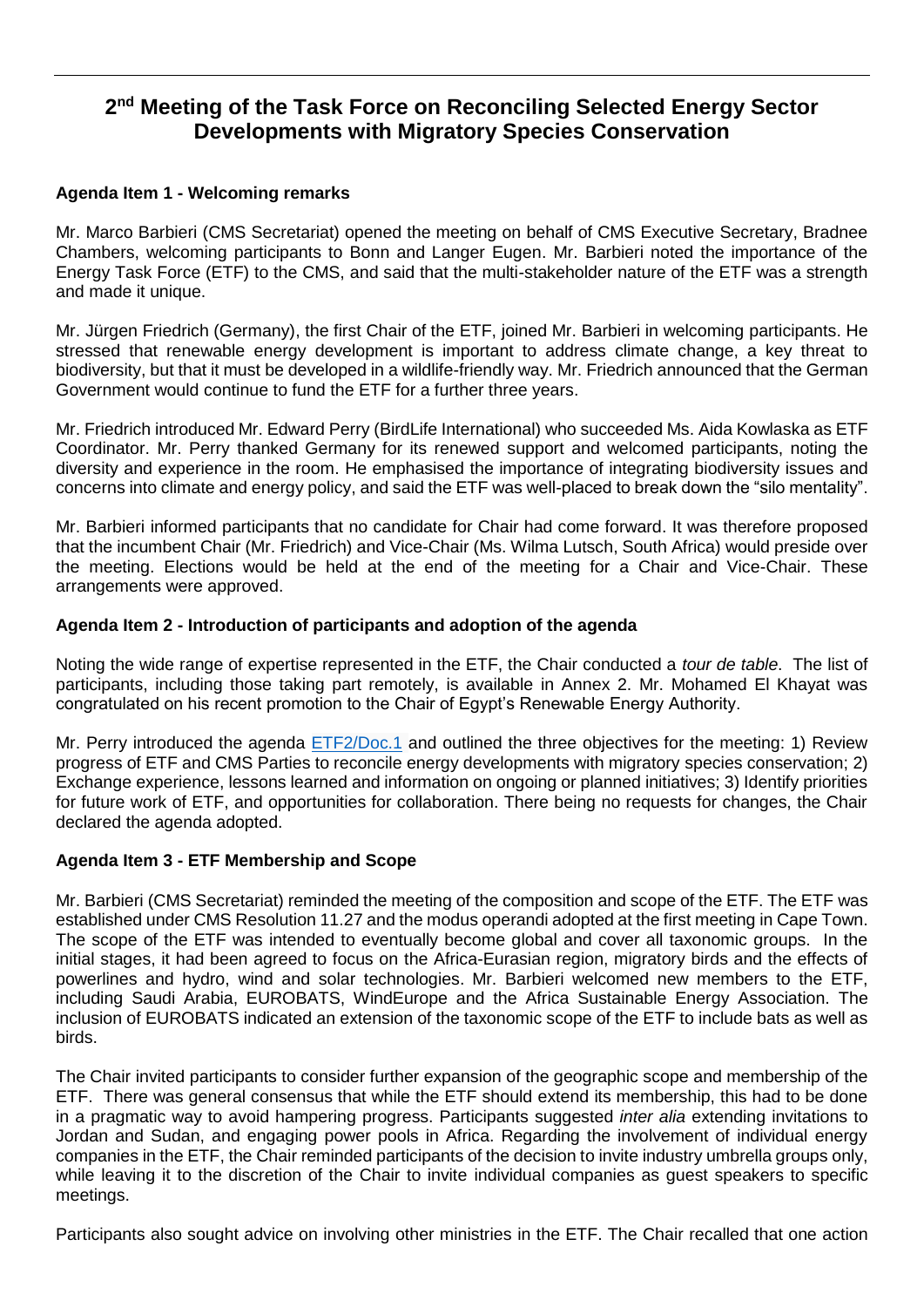point from ETF1 had been for representatives from Environment Ministries to encourage their colleagues in Energy Ministries to become involved. Countries could have multi-member delegations or a support network of focal points in different ministries. The ETF Coordinator encouraged representatives from environment ministries to reach out to their national energy agencies, and suggested including them in the CMS mailing list.

The Coordinator undertook to circulate to ETF members the rules and regulations about recruitment and nominating new members, which were contained in rules 9-11 in the modus operandi.

# **Agenda Item 4 - Summary Report 1st meeting of ETF and review of action points**

The Chair gave a summary of the 1<sup>st</sup> Meeting of the ETF in Cape Town, December 2016. A comprehensive written report is available as an information document [ETF2/Inf.2.](http://www.cms.int/sites/default/files/document/CMS_ETF2_Inf2_ETF1-Meeting-Report_Final.pdf)

# **Agenda Item 5 - Review of Modus Operandi**

Regarding the modus operandi adopted at ETF1, Mr. Barbieri (CMS Secretariat) said that one point had been deferred concerning voting rights for participants attending remotely. Decisions were to be reached as far as possible by consensus, which meant that voting should be rare. The Rules of Procedure for the CMS COP had no provisions to allow those not present to vote.

The Chair recommended to restrict voting to those present, while seeking to reach decisions by consensus. Host Governments were urged to do their utmost to ensure that visas were issued. The modus operandi was not amended and ETF members attending remotely would not be allowed to vote.

#### **Agenda Item 6 - Monitoring implementation and impediments to implementation**

# **6.1 Overview of work plan activities and report on progress to date from ETF Coordinator**

Mr. Perry said that the National Reports submitted to CMS COP11 (2014) and COP12 (2017) had been reviewed to assess efforts taken by Parties to the CMS to implement Resolutions on renewable energy and associated infrastructure, and an information paper prepared for COP12. He indicated that the next stage would be to interview key Parties and stakeholders to further understand the opportunities and barriers to implementing AEWA, CMS and EUROBAT guidelines. Another area of work, which would be advanced by the Technical Working Group, was the review of existing guidelines to identify gaps where more technical detail was required.

#### **6.2 Presentation of 2014/2017 CMS national report analysis prepared by ETF Coordinator**

Mr. Perry presented an overview of the paper ETF2/Doc.3, which he said would be revised over the next two weeks before submission to the CMS COP. The final version can be found [here.](http://www.cms.int/sites/default/files/document/cms_cop12_inf.32_information-paper-cms-report-analysis_e.pdf) The paper was based on the 2014 and 2017 CMS National Reports and focussed on the threats posed by renewable energy technologies and the measures adopted to address them in line with CMS COP [Resolutions 7.4,](http://www.cms.int/sites/default/files/document/RES_7_04_Electrocution_0_0.pdf) [7.5,](http://www.cms.int/sites/default/files/document/RES_7_05_Wind_Turbine_0_0.pdf) [10.11](http://www.cms.int/sites/default/files/document/10_11_powerlines_e_1_0.pdf) and [11.27.](http://www.cms.int/sites/default/files/document/Res_11_27_Renewable_Energy_E.pdf) Mr. Perry noted that more than half of reporting Parties identified wind turbines or electrocution as a threat to migratory species, and a similar number reported taking actions to address them. Environmental Impact Assessments were commonly reported, but few countries reported Strategic Environmental Assessments, or cited the precautionary principle and cumulative effects. Mr. Perry suggested a more comprehensive implementation of Resolutions was needed, with Parties taking actions across the entire planning cycle.

The Chair invited participants to discuss the report and provide further information on the barriers. Discussions focussed on the necessity for strong cooperation and effective communication between representatives from the environmental and energy sectors – even where good legislation is in place – the importance of harmonising national and international guidelines and standards, issues arising from data confidentiality, and the need to consider ecosystem service impacts of renewable energy developments in addition to species impacts. The Chair remarked that Egypt provided an excellent example of where energy and conservation interests were working together.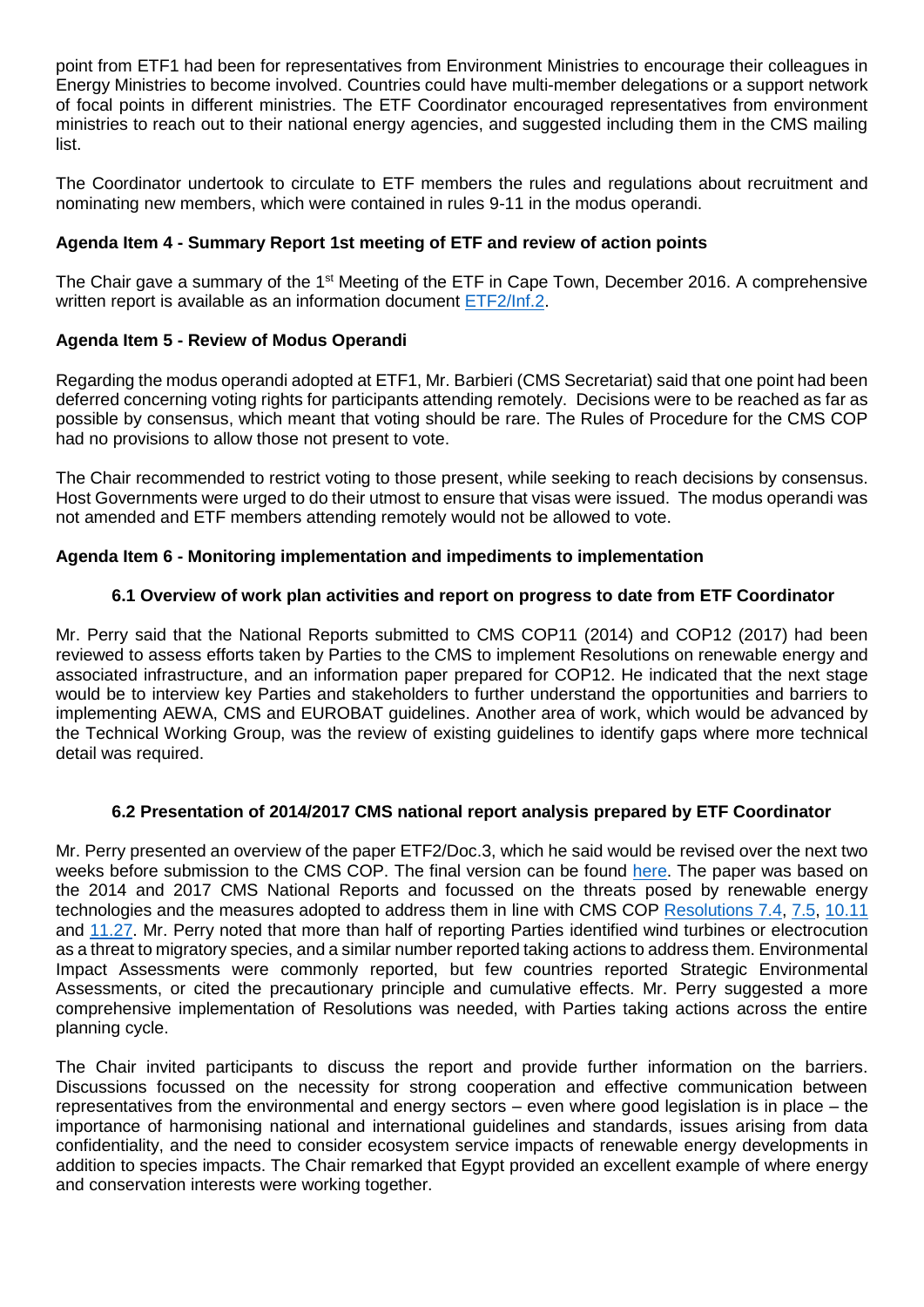The Chair asked that comments on the draft paper be sent to the Secretariat by 22 September so that the COP deadlines could be met.

### **6.3 National case studies, followed by discussion of impediments to implementation**

# **Mr Andreas Klepke - Germany**

Mr. Andreas Klepke presented possible ways of reconciling the development of energy production and conservation, while implementing Germany's energy transition. He said that Germany's experience shows that it is important to consider and address potential conflicts as early as possible in the planning process. Concerns over species conservation should be raised at the outset, and installations should not be built in Protected Areas or National Parks. Mr. Klepke informed participants that a "Competence Centre" for nature conservation and energy transition had been set up in 2016, as a neutral body designed to settle disputes and conflicts.

In the questions and discussion following the presentation, participants observed that offshore energy developments in Germany were subject to fewer controls and criteria than onshore windfarms. This is also the case in other countries, and may result in part from the lack of reliable baseline information on the sensitivity of these areas. Addressing this data gap was flagged as an important piece of work for the ETF. Another question raised was whether all sites posing low risk to wildlife had been examined prior to expanding into areas with higher or unknown ecological sensitivity. It was noted that in the UK, the RSPB (BirdLife in the UK), had carried out a spatial analysis that showed that national energy demand could be met by renewables without encroaching into higher-risk areas.

Participants also asked whether there was compensation for utility companies when windfarms were shutdown. While Mr. Klepke said this was not the case in Germany, Mr. El Khayat (Egypt) informed participants of a scheme in Egypt that compensates operators when shutdowns exceed 2% of capacity, Mr. Adamcyzyk (EBRD) shared an example of where shut-down costs had been successfully built into the financial model, and Mr. Carryer (Renewables Grid Initiative) said that compensation was paid to grid operators in Europe when there was shut-down due to grid stress.

#### **Agenda Item 7 - Promoting implementation of relevant guidelines**

The Chair said that sub-items 7.1 and 7.2 would be taken together.

# **7.1 Overview of work plan activities and report on progress to date**

# **7.2 Review of information package prepared by ETF Coordinator, and discussion of dissemination plans**

The ETF Coordinator reported progress on work plan activities related to promoting the implementation of relevant guidelines. An information package had been created for dissemination and a copy was included in the meeting documentation (see [ETF2/Doc.4\)](http://www.cms.int/sites/default/files/document/ETF2_Doc4_Draft%20Information%20Package.pdf). The original version was posted on the ETF workspace in May, with a revised version following in August. Mr. Perry reported a well-attended side event at the UNFCCC intersessional meeting in Bonn in May 2017, which attracted good media coverage. He informed participants of plans for a multi-stakeholder dialogue on energy and migratory species for CMS COP12 and side events at the UNFCCC COP in Bonn.

Members of the ETF were asked to review and discuss opportunities for disseminating the information package, and to consider supplementary information requirements. It was agreed that the package was comprehensive and useful, and should be disseminated by members among relevant stakeholders. Smaller, two-page briefs targeting specific audiences were recommended as a supplement to the information package, as well as further a package of case studies.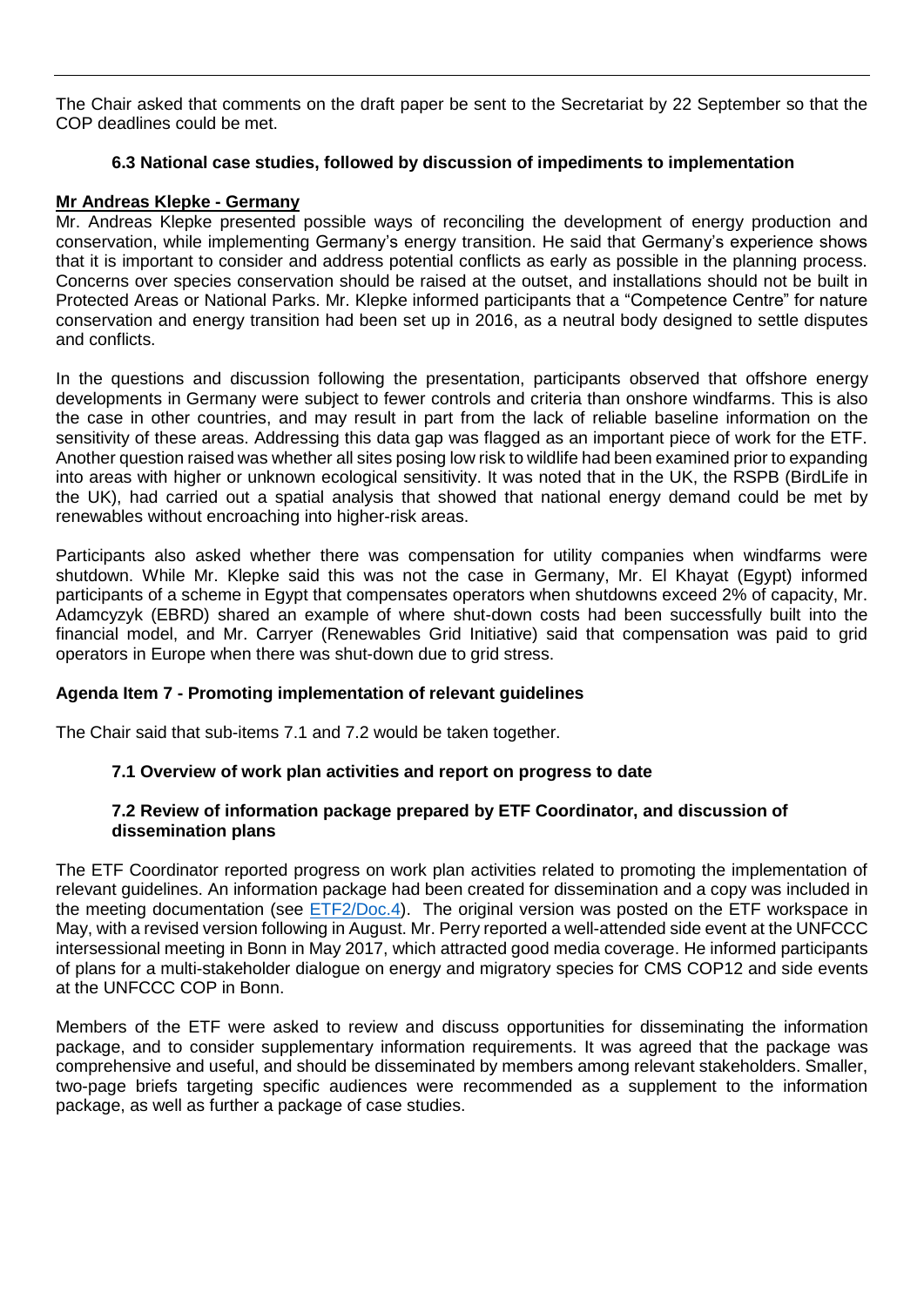# **7.3 National case studies, followed by a discussion on integrating guidelines into policymaking and planning**

# **Kofi Adu-Nsiah - Ghana**

Mr. Adu-Nsiah presented on renewable energy developments in Ghana. He said that electricity supplies reach 80% of Ghana and that renewable sources are part of its national energy policy. The government takes into account guidelines produced by CMS, AEWA and the Ramsar Convention, and there are national laws on EIA and SEA. Mr. Adu-Nisah said that Ghana has a Renewable Energy Act, along with an Environmental Protection Council (1973), an Investment Code (1985) and an Environment Protection Agency (1994). An EIA Technical Review Committee and structures in the ten regions to support EIA process have also been established. The main challenges according to Mr. Adu-Nsiah are uncertainties concerning regulations and policy, institutional, administrative and financial barriers, and a lack of both general awareness and skilled personnel. A summit chaired by the Vice-President is held each year to encourage the relevant agencies to engage in dialogue. Mr. Adu-Nsiah noted the role that ETF could have in sharing experiencing and helping Ghana learn from others to avoid repeating their mistakes.

The slides making up Mr. Adu-Nsiah's presentation are available on the ETF pages of the CMS website.

# **Stephen Manegene - Kenya**

Mr. Manegene said that Kenya is situated on an important migration route, the African-Eurasian Flyway and is considered a biodiversity hotspot. A priority for the government is to increase energy production using geo- and wind sources. Implementation of CMS Resolutions is the responsibility of a number of authorities in central and county government, including the Kenya Wildlife Service and the National Environmental Management Authority. On paper, the legislation is clear and the supporting policies are sound, but implementation has to be improved.

The Chair noted a number of similarities between the situations in Ghana and Kenya, especially regarding the challenges. Mr. Magenene said that in Kenya while national government was responsible for passing legislation, implementation was carried out at the county level, and that tier was dependent on central government for funding. A mechanism is needed for collecting, integrating and sharing data, and more efforts should be made to build capacity in the agencies to learn how better to monitor projects undertaken in the country.

Mr. Perry said there was a role for the ETF in bringing material together for dissemination across different ministries within governments, and also to communicate to different parts of government through forums such as the UNFCCC, SDGs and other policy frameworks.

The slides making up Mr. Manegene's presentation are available on the ETF pages of the CMS website.

#### **Mohammed Shobrak - Saudi Arabia**

Mr. Shobrak presented on electrocution and collisions of birds with powerlines. In 2008 White Storks and 15 other species including Quails and various crakes were electrocuted on power lines, largely in a narrow strip along the Red Sea coast where installations were concentrated. Enhanced conservation measures was enshrined in the Coastal Protection Act, and a booklet highlighting some success stories has been produced as a means of communicating key messages from the guidelines to those that needed them.

The slides making up Mr. Shobrak's presentation are available on the ETF pages of the CMS website.

# **7.4 Case studies and reflections, followed by a discussion on promoting guidelines with investors and industry**

#### **Agustin Rioperez - DTBird and DTBat**

Mr. Rioperez described technology designed and employed by DTBird and DTBat to protect birds and bats from collisions with turbines using cameras recording in real time and ultra sound detectors. All devices are customized to species, location and turbines. Mr. Rioperez informed participants of a system that uses microphones and loudspeakers to issue warning sounds when birds get too close to the windfarms. Its effectiveness has been tested in Sweden with two control samples. Without the alarms only 40% of birds took evasive action to avoid the blades; with the sound this rose to 87%.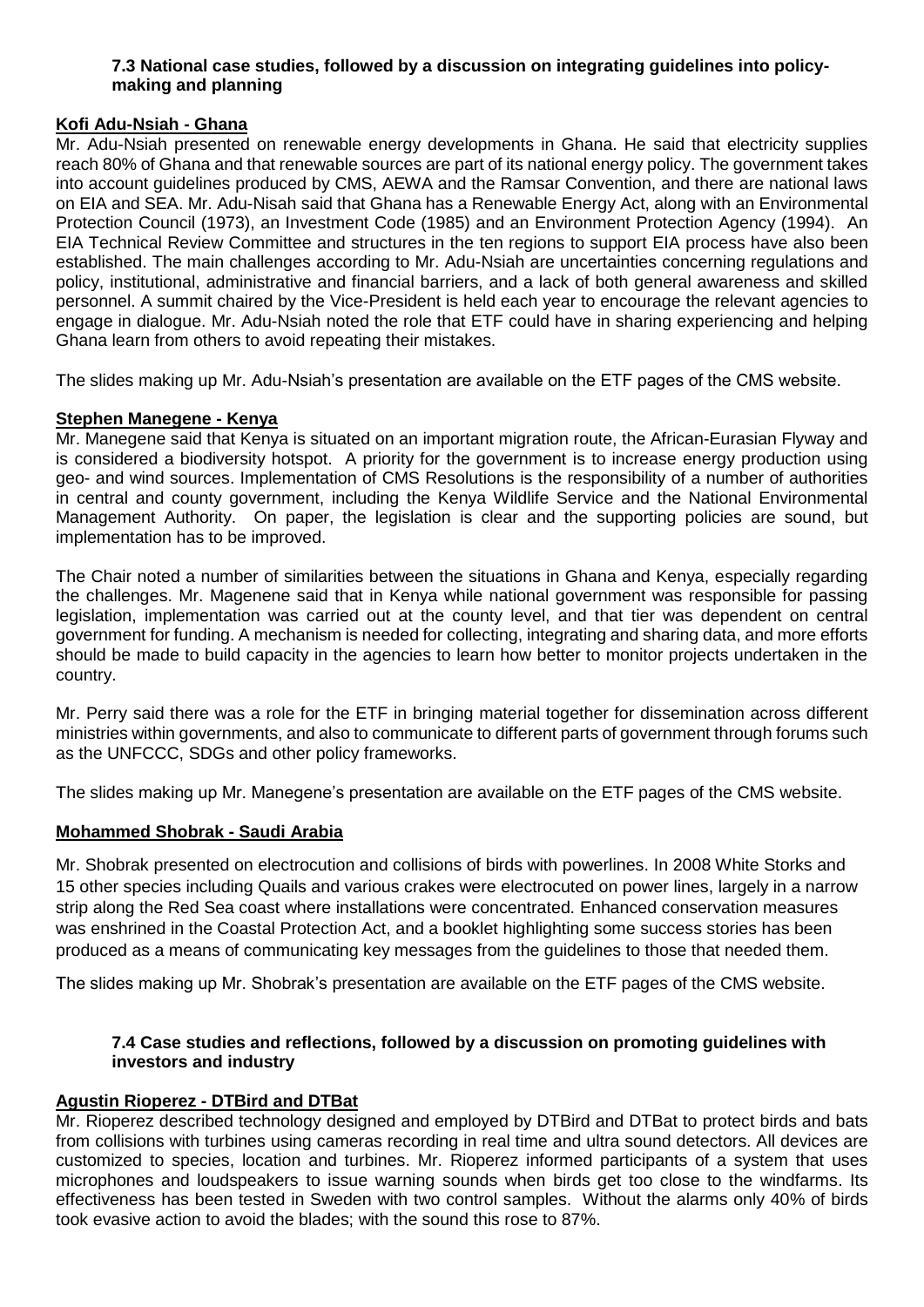Mr. Ríoperez said that authorities could require mitigation action if collisions occurred or if there was a high risk of them occurring. However, it is more difficult for authorities to require further measures after a scheme has been given planning permission. He said that developers sometimes opt to install these systems in order to obtain permissions in places with high risk, but the technology is not perfect and high-risk areas should still be avoided.

In the discussion, participants agreed with the need for technological mitigation measures, including devices that could be fitted retrospectively after unforeseen problems arose. However, it was suggested that further data is needed to ensure a scientific approach, and that further focus should be given to new bladeless turbine designs which could potentially make mitigation measures superfluous.

The slides making up Mr. Rioperez's presentation are available on the ETF pages of the CMS website.

# **Mihaela Dragan - WindEurope**

Ms. Dragan explained that WindEurope has 450 members including utilities, suppliers, cable manufacturers, logistics and financial services. WindEurope established a sustainability task force which among other things looks at nature conservation. Solutions to conservation problems lie in planning, design and mitigation. It is often the case that just one turbine on a farm causes most of the collisions. Case studies involving Golden Eagles in Scotland and Lesser Kestrels in Spain show that tailored measures can eliminate the majority of collisions. In other cases, countries applying bad practices have been taken to the European Court of Justice and mitigation measures have been required. More collaboration with planners at the initial stages of a project reduced the need for retrospective fitting of safety devices and ensuring that everything was done right at the start reduced jeopardizing the viability of the project. Shut-down should be the last resort when other options had proved ineffective. Ms. Dragan informed participants of forthcoming opportunities to promote the ETF at the Amsterdam exhibition taking place in November 2017, an event in Brussels in February 2018 and a conference in Hamburg in September 2018.

The slides making up Ms. Dragan's presentation are available on the ETF pages of the CMS website.

# **Christopher Edeh - AFSEA**

Mr. Edeh said that his organization represented small- to medium-size renewable energy concerns in Africa, a continent as large as the USA and Europe combined, but where power consumption was six times less than in Europe. There is often a total lack of awareness of the conservation aspects, but with 200 million Nigerians as potential customers and huge scope to increase energy production (currently 10Gw), there is a pressing need to explain the consequences of expanding electricity supplies. There has been a huge increase in the number of overhead cables in Nigeria and a similar expansion of turbines could be foreseen. The ETF should reach out to partners to make sure that its voice is heard, but within governments it is not always clear which agency is responsible.

The slides making up Mr. Edeh's presentation are available on the ETF pages of the CMS website.

# **Robert Adamczyk - EBRD**

Mr. Adamczyk from the European Bank for Reconstruction and Development (EBRD) informed participants of EBRD's aim to increase its environmental portfolio to 40% (€4 billion). Environment and sustainability are, however, also part of the bank's founding terms of reference and the EBRD adheres to the European Union's green standards. Mr. Adamczyk said that in the past, there have been cases where deals have been cancelled because of failure to comply with environmental criteria, and that the EBRD insists on full Level A EIA for wind plants and even smaller-scale hydro projects. The EBRD usually deals with projects that have already been given planning approval as it is a financial institution and not a project designer. It therefore relies on others to check that that the plans are in order. Mr. Adamczyk stated that uniform standards should be adopted to avoid inconsistencies and confusion, and that investors could be deterred if the legislation was constantly changed.

The slides making up Mr. Adamczyk's presentation are available on the ETF pages of the CMS website.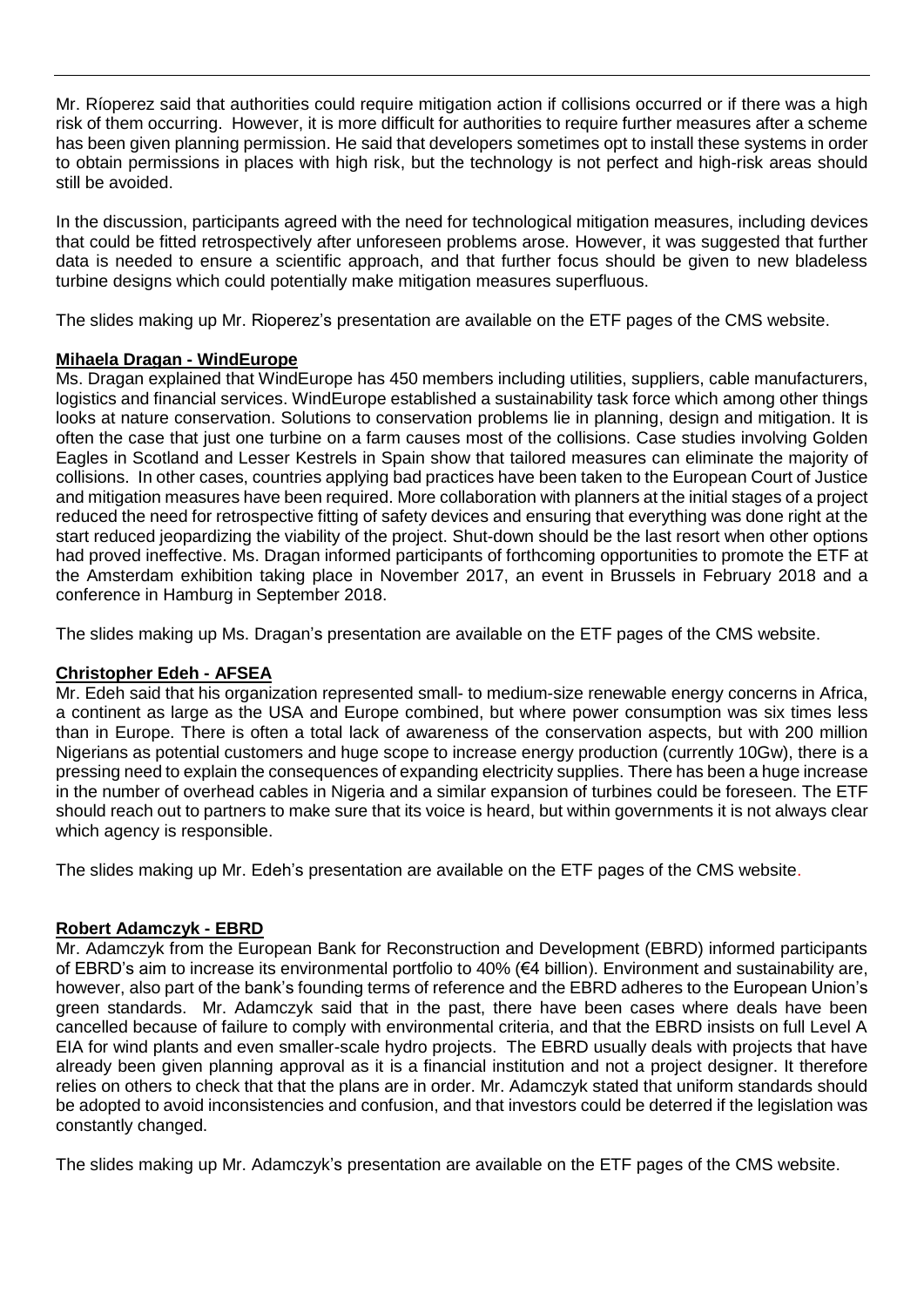# **Constant Hoogstad - South Africa**

Mr. Hoogstad reported on a study underway to examine the costs of wildlife collisions/electrocutions with electrical infrastructure in South Africa. A conservative and preliminary estimate of the costs is around USD 18 million per year. As the retrospective fitting of mitigation devices on powerlines is expensive, the best solution is to locate and design powerlines appropriately at the outset. The study has identified the worst 5% of the lines in the country in terms of negative wildlife interactions and these would be retrofitted as a priority in pro-active strategies for both the Transmission and Distribution networks in South Africa. The cost of comprehensively retrofitting the network would be prohibitive. The full report is due to be published by the end of December 2017.

Participants welcomed the report, noting the importance of such reports for engaging with utility companies. Similar issues with large and old infrastructure were arising in Germany and US, requiring retrofitting. However, while the costs could be borne by industry, questions were arising about liability. A participant emphasised that an important issue was whether, and to what extent, regulators would take account of the increased costs of mitigation measures incurred by developers. The ETF Coordinator recommended promoting the report outside South Africa, once it was published, and to consider replicating this type of study elsewhere.

The slides making up Mr. Hoogstad's presentation are available on the ETF pages of the CMS website.

# **Agenda Item 8 - Stimulating communication and information exchange, and strengthening networks**

The Chair introduced the agenda item, explaining the process to be followed.

#### **8.1 Overview of work plan activities and report on progress to date**

Regarding communications, Mr. Perry suggested participants post more case studies and guidance on the CMS website and the dedicated ETF pages, noting that the ETF's workspace had not being used by all members of the ETF. He suggested additions to the work plan including the development of short videos about the ETF and the issues that it was addressing. These videos could also explain the scientific aspects and some of the solutions, using footage from the field. Fact sheets explaining what the ETF did could also be produced and articles placed in the industry press. A comprehensive communications plan should be developed.

#### **8.2 Presentations, followed by discussion on strengthening collaboration and harnessing synergies with other networks**

#### **Miguel Repas Goncalves - STRIX (remotely)**

Mr. Repas Goncalves gave an overview of the work of STRIX, an ecological and environmental consultancy for wind energy development with 15 years' experience based in Portugal. STRIX was involved in developing guidelines for CMS and AEWA and has also tested sensitivity mapping in the Rift Valley. Mr. Repas Goncalves said that projects affecting migratory species often need innovative solutions, including selective shut-down or shut-down on demand combined with the use of radar. Shut-down can be done in ways that reduces wear and tear on the gears, by adjusting the angle of blades, allowing the turbines to return to normal operation as soon as the birds have passed. There are many different technologies available – radar, thermal sensors, infrared and cameras – but their effectiveness depends on how they are applied.

In response to questions from participants about the effectiveness of the approaches, Mr. Repas Goncalves said that radar is an effective tool for detecting the presence of birds, to trigger shut-down on demand. However, despite having superior range, it is less effective at identifying species than human observers. Both radar and human observers are therefore needed. Several participants recommended that a technical meeting be convened to discuss the merits of radar and other technologies regarding different species, and to consider thresholds in terms of acceptable levels of mortality.

The slides making up Mr. Repas Goncalves's presentation are available on the ETF pages of the CMS website.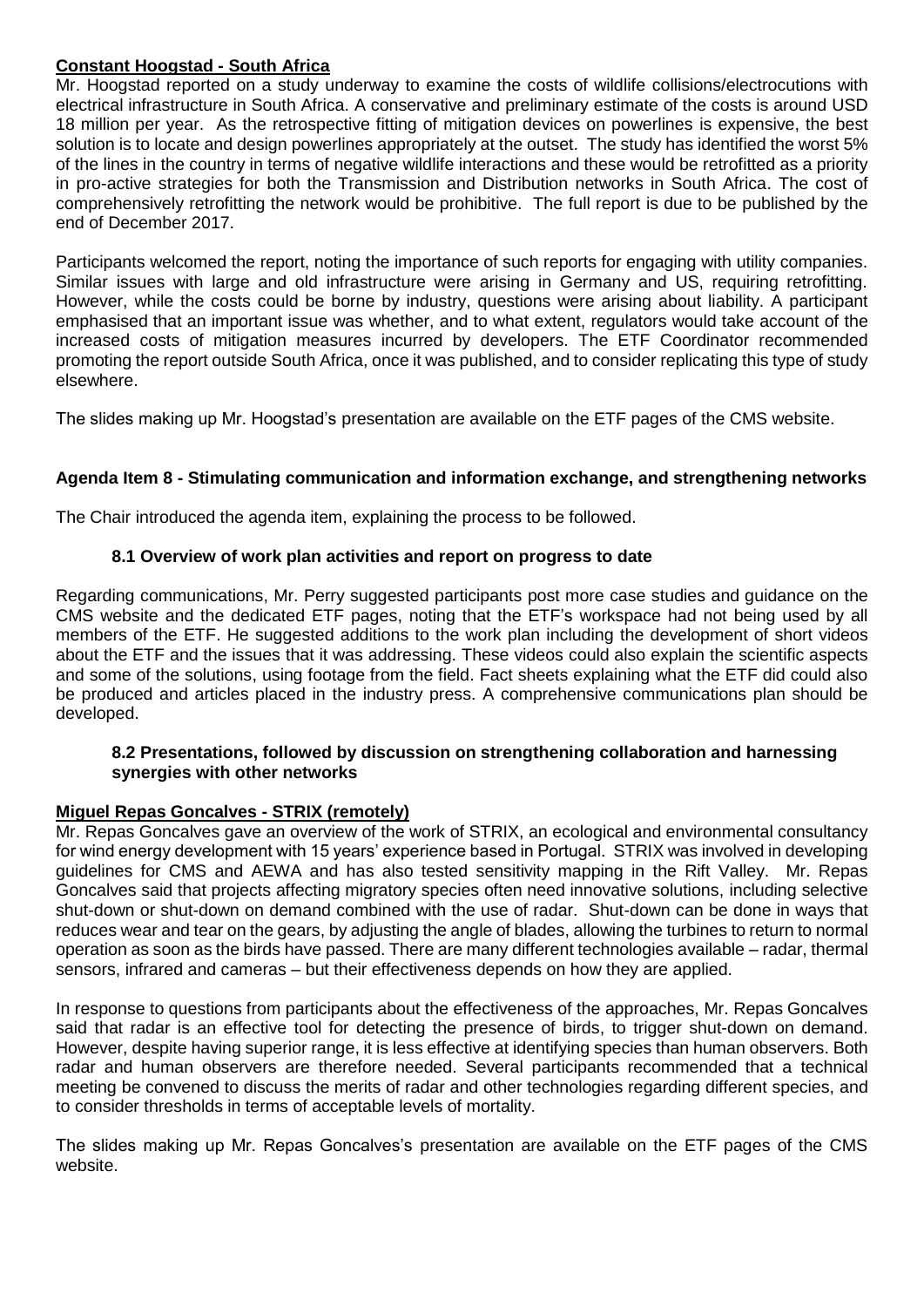### **Karin Sinclair - National Renewable Energy Laboratory**

Ms. Sinclair explained that the US National Renewable Energy Laboratory is funded by the Department of Energy. The International Energy Agency (IEA) brings together 20 active countries in Wind Task 34 known as WREN (Working together to resolve environment effects of wind energy). Eleven of the participating countries recently met in Portugal. WREN Hub was a knowledge base and portal providing a wide range of information about renewable energy and its impacts on wildlife. The database is searchable by species and location.

WREN produces white papers detailing work on issues such as adaptive management and risk-based management. Outreach is achieved through a programme of "webinars", expert forums, short science summaries (e.g. Harbour Porpoises offshore), fact sheets, conferences and targeted workshops. Products included manuscripts, slide decks, and stories for the Tethys database, an online knowledge management system that provides marine renewable energy and offshore wind energy producers with scientific information.

The slides making up Ms. Sinclair's presentation are available on the ETF pages of the CMS website.

# **8.3 Discussion on internal and external communications**

The Coordinator invited participants to consider the ETF's internal and external communications. With regard to external communications, decisions were needed regarding the role and niche of ETF, how it should engage with other bodies, what use to make of social media and which events organized by third parties to attend to promote its work.

The meeting recommended that other forums operating in similar fields be identified and synergies sought with them. Immediate opportunities include finding the overlaps, gaps and synergies across the ETF and WREN. It was recommended that the WREN hub and Tethys stories be utilised to communicate the work of the ETF. An important step is to identify key audiences, find appropriate messengers and tailor the ETF's message. ETF members all have their own networks and these could form the basis of a network for the ETF. One participant also stressed the importance of targeting EIA specialists, as they are in a position to raise issues with developers and planning authorities.

ETF participants discussed opportunities to profile work in external events including the annual World Energies Futures Summit in Abu Dhabi, which attracted 6,000-7,000 participants, and the next AEWA MOP, which is due to take place at the end of 2018.

Mr. Perry asked whether the ETF should emphasize its linkage to the United Nations through CMS, operate largely in the background working through ETF members, or create a unique brand. Mr. Barbieri (CMS Secretariat) confirmed that CMS was keen to promote the ETF but could conceive of circumstances where outreach would be made easier if the CMS connection was downplayed. Participants observed that the ETF's strength is both its multi-stakeholder nature and UN credentials. Mr. Barbieri explained that CMS while a UN body could not claim to be the UN. CMS was administered by UN Environment (UNEP) and it might be possible to emphasize this.

It was felt that it was important to have a social media presence, but that a shorter name and hash-tag (#) would be needed. "Energy Task Force" is too general, and reference in the name to CMS would be better.

The Chair said the ETF should first be clear about its niche and questioned whether the emphasis should be on conservation when more involvement from Energy Ministries was needed. Mr. Florian Keil (CMS/AEWA Communications) agreed that it was important to identify the niche and unique selling point of the ETF, which were the connection to the UN and the range of international stakeholders involved.

Mr. Perry agreed to draft a paper setting out the ETF's niche, its target audience and the media it should use.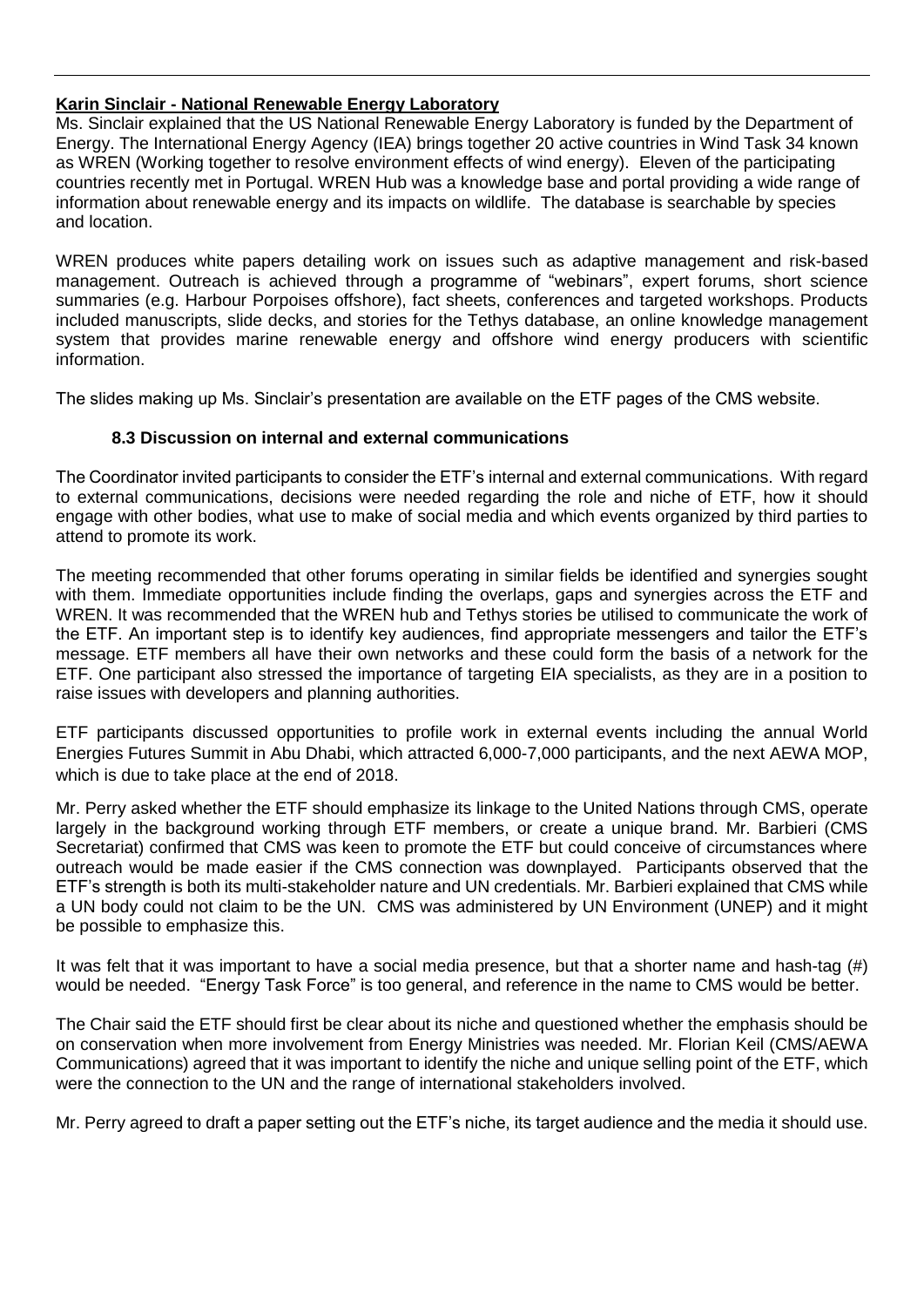# **Agenda Item 9 - Stimulating research**

# **9.1 Overview of activities and report on progress to date**

### **9.2 Current and future research: presentation on two related projects assessing predicted impacts of renewable energy deployment, and analysing bird and bat collisions with wind turbines**

Mr. Perry introduced Mr. Pearce-Higgins (BTO) who presented on recent science work. The Cambridge Conservation Initiative's project modelled collision rates. A literature review has been carried out on bird and bat collisions, detailing species, habitat location and the size of the turbines. Important predictors were identified through habitat associations, with farmland and grassland birds facing higher risks in open habitats where turbines had been built. Migratory birds and those undertaking middling dispersal were worst effected and larger turbines were involved in more collisions. With bats, "trait information" was less conclusive than it was for birds.

Most of the data underpinning the study were from North America and Europe, and although the models can be used to indicate the most likely vulnerable species around the world, they should be applied with caution. The paper was published two days before the start of ETF2 and a summary could be posted on the ETF workspace. The second piece of work concerned the future of renewable energy and the likely land take and effects on wildlife.

Several participants raised questions about potential data limitations and emphasised the need for a robust dataset. Doubts were also expressed about generalizing that fewer larger turbines were better than smaller ones, stressing that the key factor was the altitude at which the birds flew. Mr. Pearce-Higgins responded that efforts had been made to account for inconsistencies in data and also to address questions about turbine height and the area covered by the rotors' sweep. He agreed that further data was needed, including on the relationship between turbine size and species collision, and the timing of collision in relation to prevailing wind speeds and direction. Other participants contemplated whether migrant species identified as being more susceptible to collisions were being killed at breeding sites or during migration, and any difference had been recorded between diurnal and nocturnal species.

The slides making up Mr. Pearce-Higgins's presentation are available on the ETF pages of the CMS website.

#### **9.3 Research gaps and priorities**

Mr. Pearce-Higgins referred to the document on the Work Plan prepared by Mr. Perry and the initial assessment of research gaps and priorities. These research options and priorities were presented to the participants. They were then asked to suggest additional research priorities to this list, and to identify a top priority for action in the coming year. The following graphic highlights the suggested research options which received two or more recommendations.



Figure 1. The level of support different research options received.

The support for spatial mapping tools resulted from the recognition that the appropriate location of renewable energy development is the first precursor to minimising biodiversity impact. This is particularly a priority for African countries to guide the appropriate growth and expansion of energy, and for bodies with a strategic perspective, such as Renewables Grid Initiative.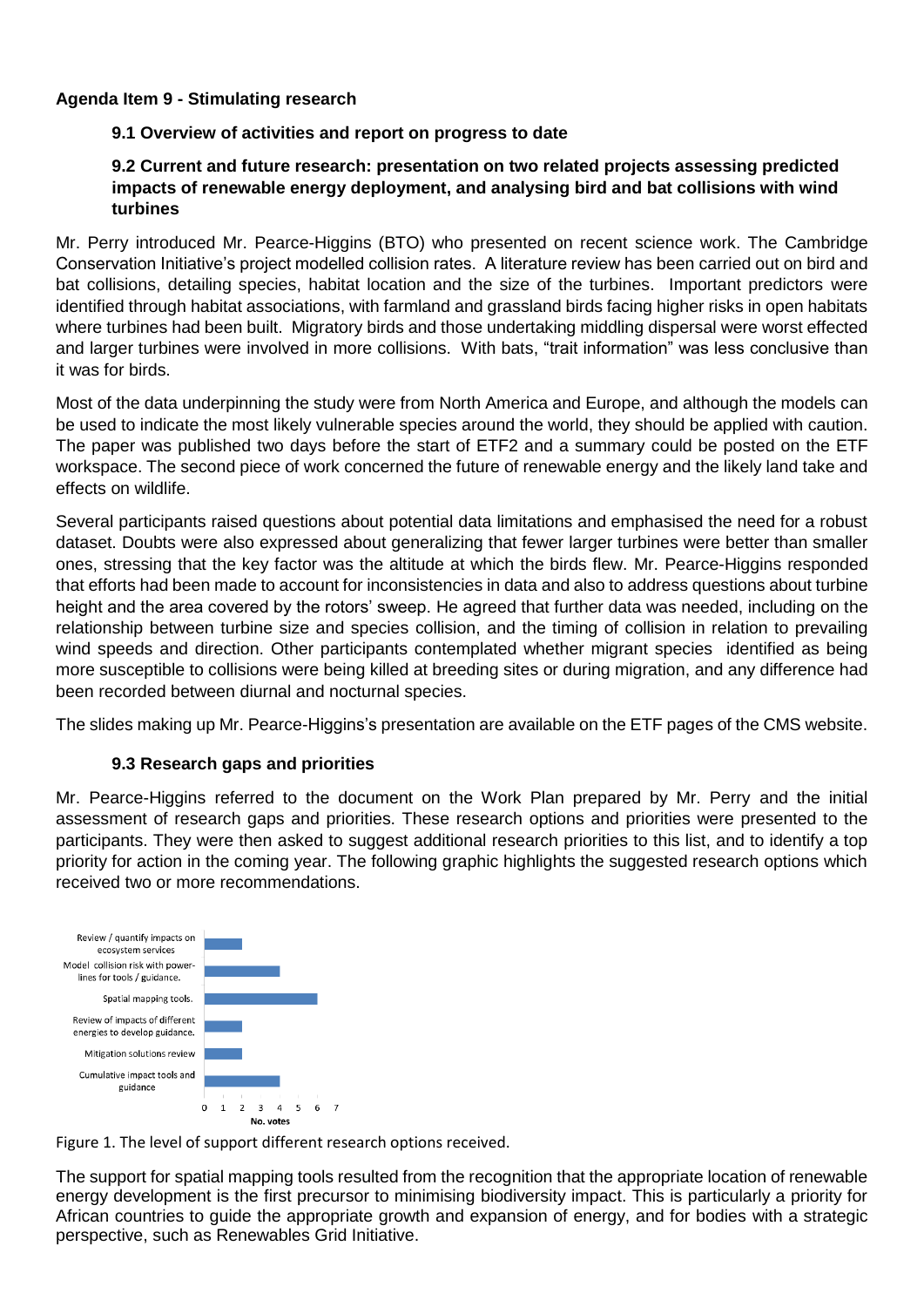A more comprehensive summary of this session can be found on the ETF pages of the CMS website.

# **Agenda Item 10 - Work Plan and Resource Mobilization**

Participants were invited to review the 2017-2018 work plan and identify funding priorities. The Coordinator reminded participants that a work plan had been agreed at Cape Town, and that less than halfway through its lifespan much progress had already been made. The existing timeframe covered the period 2017-2018 and this would need to be amended to look to 2019 and beyond given that further funding from Germany had been promised. Mr. Perry said that long-term planning (i.e. over three years and more) helped give a strategic direction and longer-term aims could be revisited and revised. The meeting agreed to a three year planning period, with shorter term deadlines or milestones for some activities.

It was agreed to have a follow-up mechanism with quarterly or biannual reports from each task leader rather than waiting for the end of the Work Plan period to expire. Mr. Perry offered to synthesise the reports received before meetings and telephone conferences and to speak to the task leaders in advance to solicit their input.

ETF members attending meetings of other organizations could be asked to report back. Mr. Perry suggested that the workspace could be used for this purpose.

Mr. Perry went through each item of the Workplan highlighting current activities and noting which members of the ETF were interested in being involved on particular tasks. He invited comments and undertook to refine the language at a later stage, concentrating initially on capturing ideas. Each item would be assigned a priority status and consideration would also be given to funding requirements.

Mr. Gazaryan (EUROBATS Secretariat) said that he saw no niche for EUROBATS as bats had been excluded at the outset and EUROBATS had only been asked to join after the ETF had been established. Mr. Barbieri (CMS Secretariat) said that the original TOR of the ETF were confined initially to birds in Africa-Eurasia and certain technologies, but in the long term the scope of the ETF was to be universal. At Cape Town, it had been agreed to extend the scope to include bats, but the structure of the Work Plan had already been adopted. Mr. Perry said that the Work Plan contained many references that were not specific to any particular taxon and offered to examine the Work Plan bilaterally to ensure that there were suitable references to bats.

The Chair said that Mr. Perry would revise the draft and recirculate it to ETF members that had not attended the meeting or that had had to leave early. The revised work plan can be found in Annex 3.

#### **Agenda Item 11 - CMS COP12**

The Chair invited Mr. Barbieri (CMS Secretariat) to report on progress on planning the COP side event. Mr. Barbieri said that.a 90-minute side event was being organized by a small contact group on progress made by the ETF and case studies. It was agreed that a flyer should be developed to promote the event. Mr. Barbieri added that the COP would also present opportunities to promote the ETF and recruit new members. Mr. Shobrak (Saudi Arabia) said that Saudi Arabia was also holding a side event concerning raptors and electrocution. The ETF and Saudi Arabia would support each other's event.

#### **Agenda Item 12 - Appointment of Chair and Vice-Chair**

Mr. Barbieri (CMS Secretariat) reminded the meeting of his earlier intervention (See agenda item 1). No nominations had been received for either the chair or vice-chair before the meeting so nominations had reopened. Mr. Hoogstad as nominee for Vice-Chair was invited to consider standing for the post of chair instead; this he agreed to do. Mr. Hoogstad's nomination as Chair was put to the meeting and he was duly elected. Consultations regarding the Vice-Chair had resulted in Mr. Pearce-Higgins being proposed. He had accepted nomination and he too was duly elected in absentia.

#### **Agenda Item 13 - Next meeting of the Task Force**

The timing and venue of the third meeting should take account of other events in the calendar, such as AEWA MOP. The default option in the absence of offers were the UN Premises in Bonn, which the Secretariat could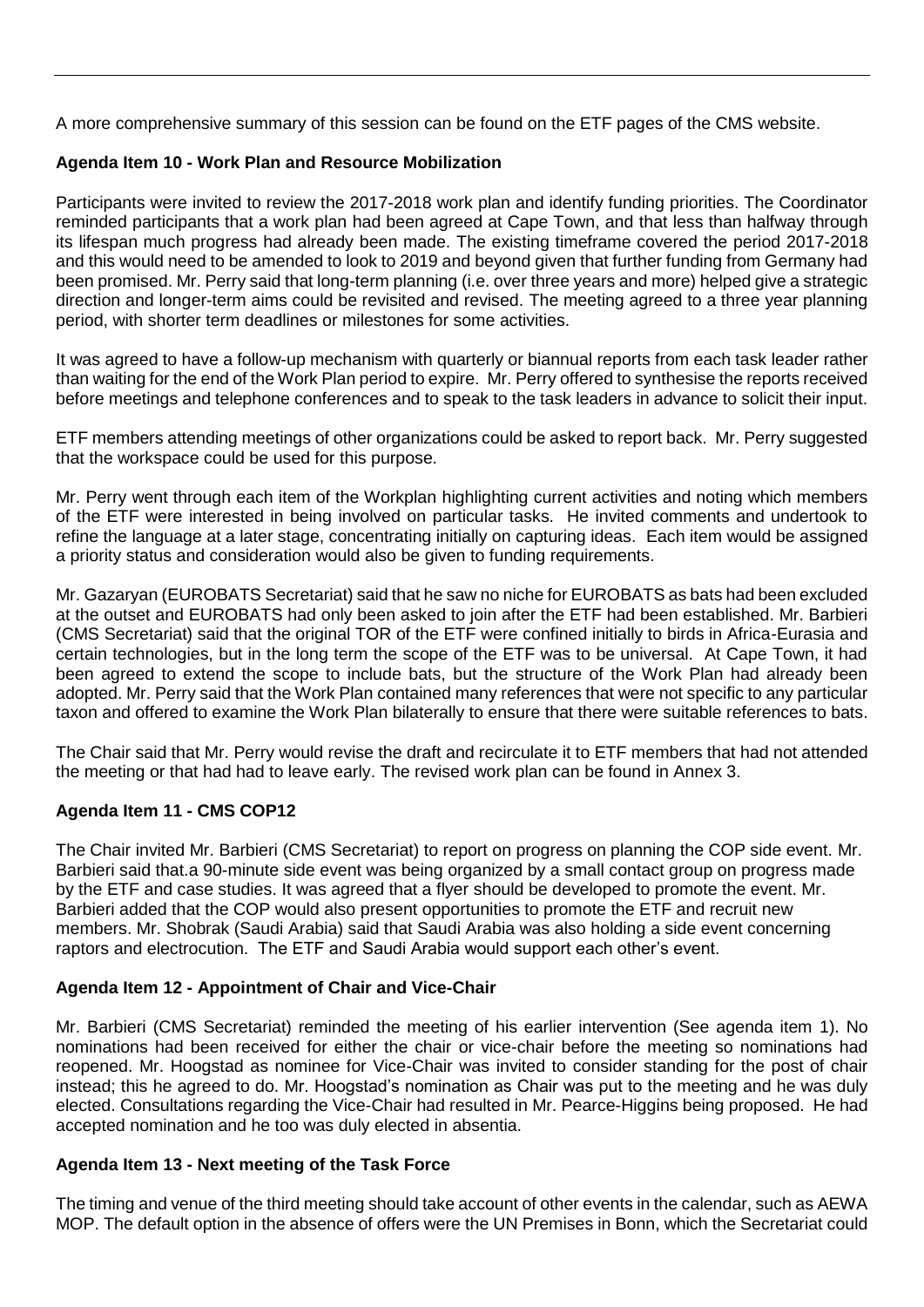book. Mr. Dereliev (AEWA Secretariat) repeated that the decision on the dates (late 2018) and venue (possibly South Africa, with the default being Bonn) for the next AEWA MOP would be made soon. The CBD COP14 was also scheduled for late 2018 in Egypt. The Chair said that one option was for ETF3 to be held in Bonn with dates to fit around the AEWA MOP. A deadline of 15 October was set for offers to host the next meeting.

Mr. Perry discussed the timing and format of the meeting. He suggested that if funding permitted the event should be extended to three days to allow for more substantive work and a potential field trip. He recommended the next meeting contain a mix of plenary sessions, presentations and smaller working groups. Inter-sessional work would mean that momentum was maintained.

#### **Agenda Item 14 - Meeting Wrap-up**

Mr. Perry (BirdLife International) summarised the proceedings and main outcomes of the meeting.

#### **Close of Meeting**

Mr. Bradnee Chambers, Executive Secretary of CMS, said that renewable energy is a key issue for CMS and that there is a need for win-win solutions serving conservation and alternative energy demands. He was pleased to see such a diversity of stakeholders around the table and said that the two years of trying to assemble the team had borne fruit. The ETF represents an opportunity, as a forum where views can be exchanged, innovative solutions sought, and new ideas devised for regulation, development, capacitybuilding and communications. The ETF has a unique niche, but time is not on its side.

After expressions of thanks to those involved in the preparation and running of the meeting the Chair declared proceeding closed at 17:18 on 15 September 2017.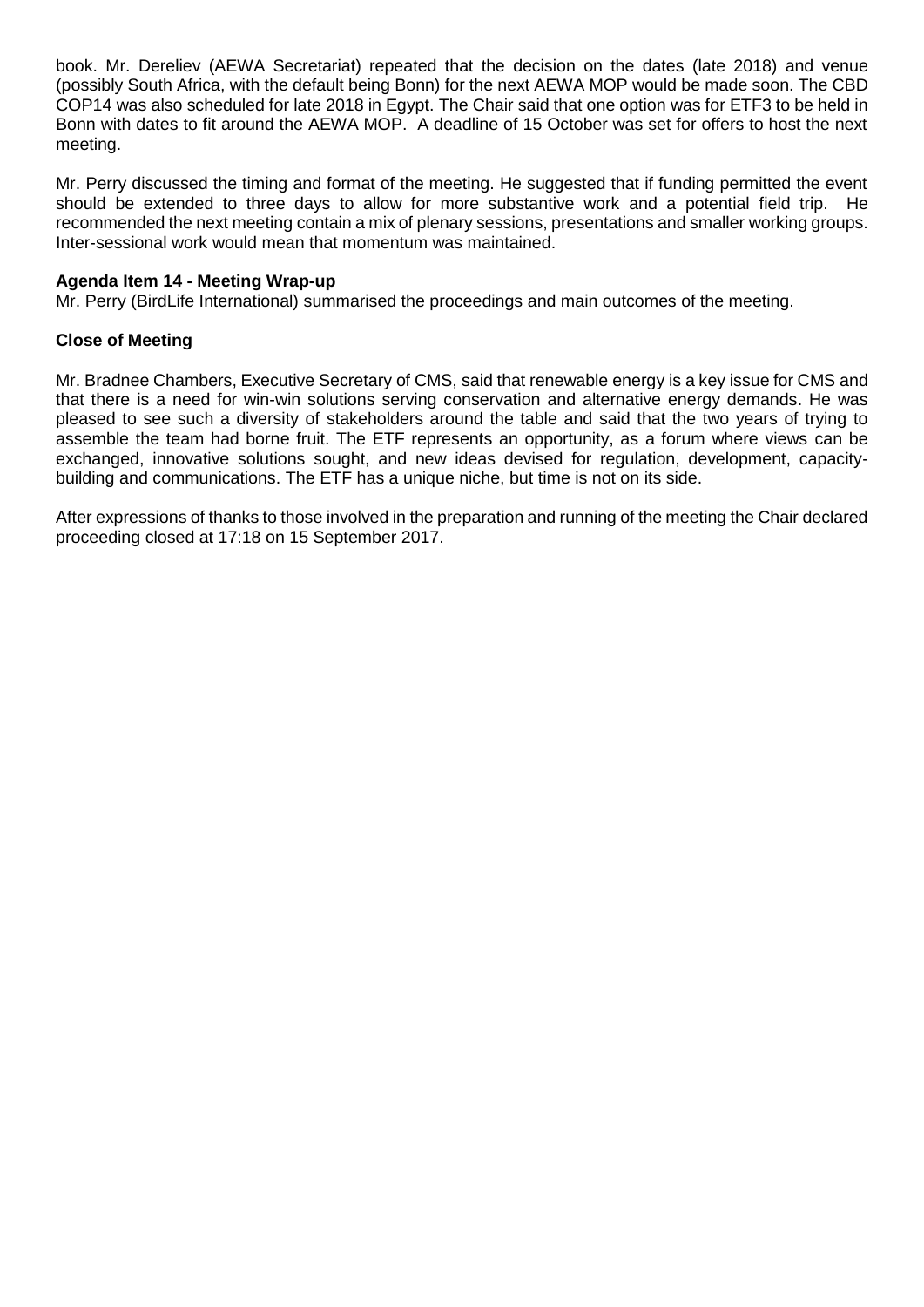#### **Annex 1. Abbreviations**

- AEWA The Agreement on the Conservation of African-Eurasian Migratory Waterbirds
- AFSEA African Sustainable Energy Association
- BTO British Trust for Ornithology
- CMS The Convention on the Conservation of Migratory Species of Wild Animals
- COP Conference of the Parties
- EBRD European Bank for Reconstruction and Development
- EIA Environmental Impact Assessment
- ETF CMS Energy Task Force
- EUROBATS Agreement on the Conservation of Populations of European Bats
- IRENA International Renewable Energy Agency
- RSPB Royal Society for the Protection of Birds
- SEA Strategic Environmental Assessment
- TOR Terms of Reference
- TWG Technical Working Group of the CMS Energy Task Force
- UNFCCC United Nations Framework Convention on Climate Change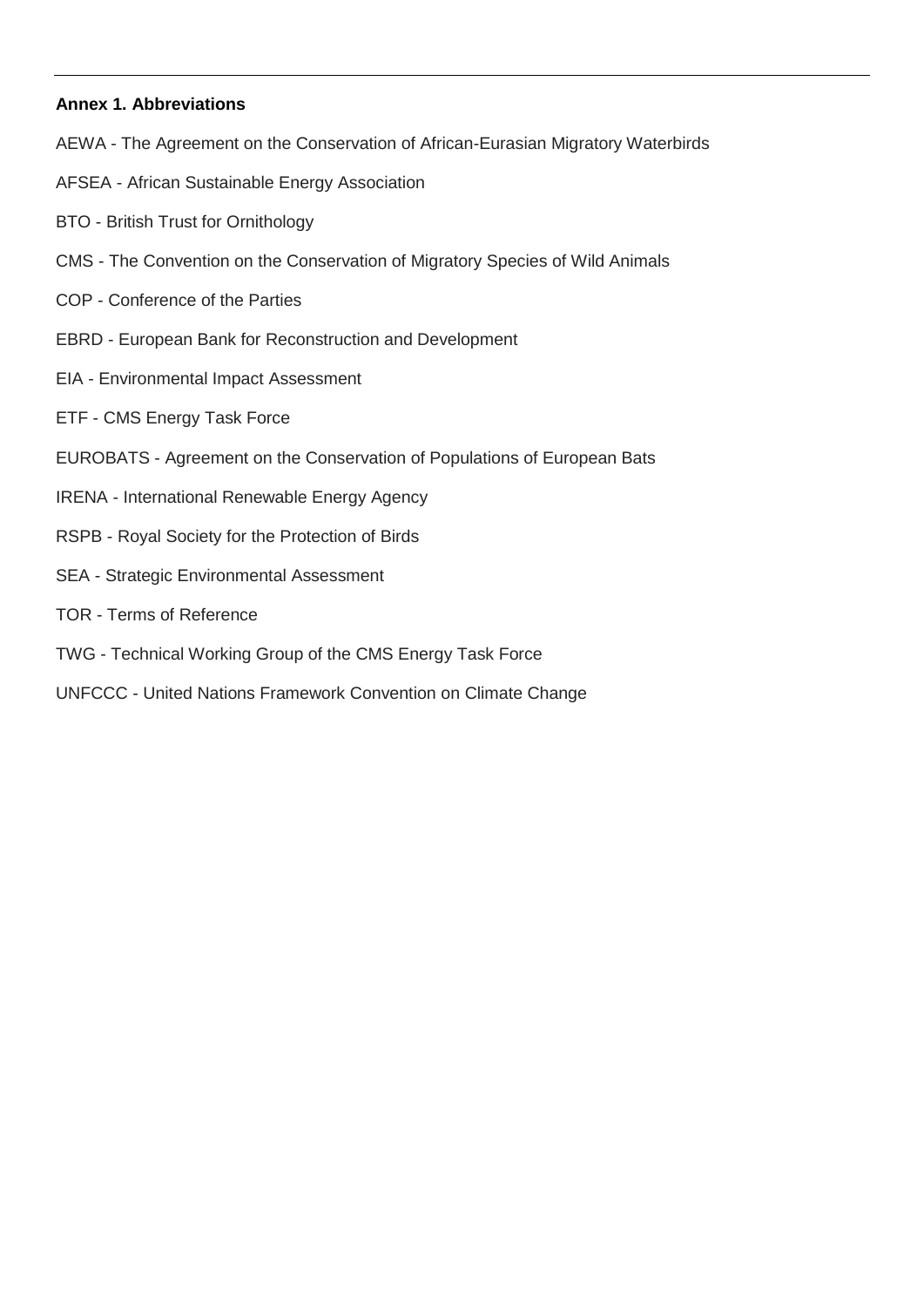# **Annex 2. Participants List**

| <b>Name</b>                                  | <b>Organization / Institution</b>                                                                     | <b>ETF Status</b>       | <b>Contact</b>                 |
|----------------------------------------------|-------------------------------------------------------------------------------------------------------|-------------------------|--------------------------------|
| Mr Agustín Ríoperez                          | DTBird&DTBat                                                                                          | Non-member              | arioperez@dtbird.com           |
| Mr Ahmad Salihijo Ahmad                      | Federal Ministry of Environment, Nigeria                                                              | Member country          | ahmad.salihijo@gmail.com       |
| Mr Andreas Klepke                            | Federal Ministry for the Environment, Nature<br>Conservation, Building and Nuclear Safety,<br>Germany | Member country          | andreas.klepke@bmub.bund.de    |
| <b>Mr Andreas Streit</b>                     | <b>UNEP/EUROBATS Secretariat</b>                                                                      | <b>Member MEA</b>       | andreas.streit@eurobats.org    |
| Mr Andrew Carryer                            | Renewables Grid Initiative                                                                            | Member organisation     | andrew@renewables-grid.eu      |
| Mr Bert Lenten                               | <b>UNEP/CMS Secretariat</b>                                                                           | <b>Member MEA</b>       | bert.lenten@cms.int            |
| Dr Borja Heredia                             | <b>UNEP/CMS Secretariat</b>                                                                           | Member MEA              | borja.heredia@cms.int          |
| Dr Bradnee Chambers                          | <b>UNEP/CMS</b> Secretariat                                                                           | <b>Member MEA</b>       | bradnee.chambers@cms.int       |
| Mr Christopher Edeh                          | Africa Sustainable Energy Association                                                                 | Member organisation     | chris@afsea.org                |
| Mr Edward Perry                              | <b>BirdLife International</b>                                                                         | Member organisation     | edward.perry@birdlife.org      |
| Mr Fawaz Albaroudi                           | Saudi Wildlife Authority, Saudi Arabia                                                                | Member country          | foa99@hotmail.com              |
| Dr James Pearce-Higgins                      | <b>British Trust for Ornithology</b>                                                                  | Member organisation     | james.pearce-higgins@bto.org   |
| Ms Jenny Renell                              | <b>UNEP/CMS Secretariat - Raptors MoU</b>                                                             | Member MEA              | jenny.renell@cms.int           |
| Dr Jürgen Friedrich                          | Federal Ministry for the Environment, Nature<br>Conservation, Building and Nuclear Safety,<br>Germany | Member country          | juergen.friedrich@bmub.bund.de |
| <b>Ms Karin Sinclair</b>                     | National Renewable Energy Laboratory                                                                  | Non-member organisation | karin.sinclair@nrel.gov        |
| Mr Kofi Adu-Nsiah                            | Wildlife Division Forestry Commission, Ghana                                                          | Member country          | adunsiah@yahoo.com             |
| Mr Marco Barbieri                            | <b>UNEP/CMS Secretariat</b>                                                                           | Member MEA              | marco.barbieri@cms.int         |
| Ms Melanie Jakuttek                          | <b>UNEP/CMS Secretariat</b>                                                                           | <b>Member MEA</b>       | Melanie.jakuttek@cms.int       |
| Mr Miguel Repas Goncalves                    | <b>Strix</b>                                                                                          | Member organisation     | miguel.repas@strix.pt          |
| Ms Mihaela Dragan                            | Wind Europe                                                                                           | Member organisation     | mihaela.dragan@windeurope.org  |
| Mr Mohamed El Khayat                         | New and Renewable Energy Authority, Egypt                                                             | Member country          | t.vicechair@nrea.gov.eg        |
| <b>Professor Mohammed Shobrak</b>            | Saudi Wildlife Authority/ Taif University, Saudi<br>Arabia                                            | Member country          | shobrak@saudibirds.org         |
| Mr Nick P Williams                           | <b>UNEP/CMS Secretariat - Raptors MoU</b>                                                             | <b>Member MEA</b>       | Nick.williams@cms.int          |
| Mr Osama Ahmed Moustafa<br>Saadawy El-Gebaly | Egyptian Environmental Affairs Agency, Egypt                                                          | Member country          | oss.eglebaly@yahoo.com         |
| Mr Robert Adamczyk                           | European Bank for Reconstruction and<br>Development (EBRD)                                            | Member organisation     | protsenv@ebrd.com              |
| Mr Robert Vagg                               | <b>UNEP/CMS Secretariat</b>                                                                           | Member MEA              | robert.vagg@cms.int            |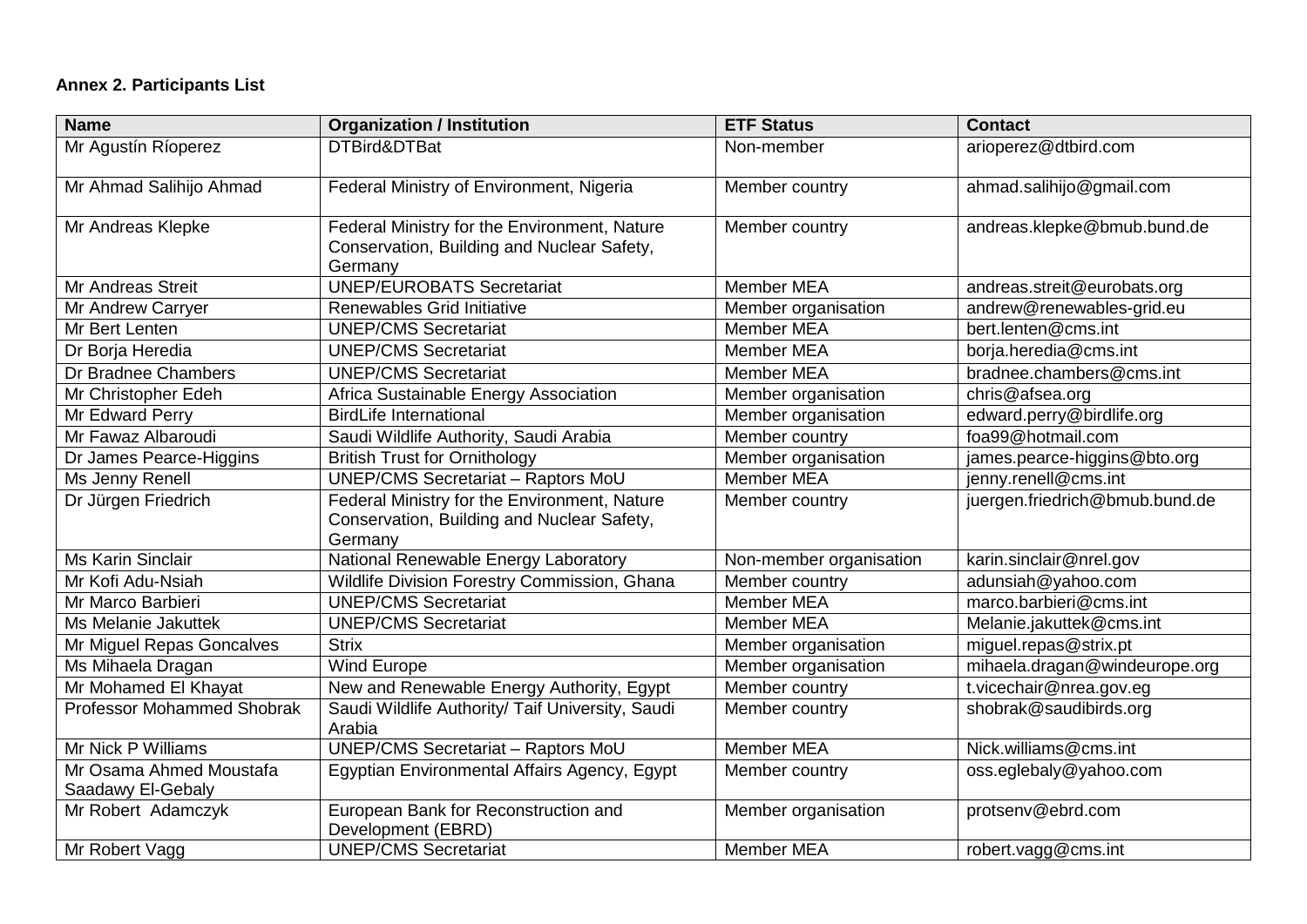| Mr Ricardo Tomé               | <b>Strix</b>                                      | Member organisation   | ricardo.tome@strix.pt         |
|-------------------------------|---------------------------------------------------|-----------------------|-------------------------------|
| Ms Samantha Ralston-Paton     | <b>BirdLife South Africa</b>                      | Observer organisation | energy@birdlife.org.za        |
| Mr Sergey Dereliev            | <b>UNEP/AEWA Secretariat</b>                      | <b>Member MEA</b>     | sergey.dereliev@unep-aewa.org |
| Ms Siri Quade                 | <b>UNEP/CMS Secretariat</b>                       | <b>Member MEA</b>     | siri.quade@cms.int            |
| Ms Stephanie Weckend          | <b>IRENA</b>                                      | Member organisation   | sweckend@irena.org            |
| Mr Stephen Manegene           | Ministry of Environment and Natural Resources,    | Member country        | smmanegene@gmail.com          |
|                               | Kenya                                             |                       |                               |
| Dr Suren Gazaryan             | <b>UNEP/EUROBATS Secretariat</b>                  | <b>Member MEA</b>     | suren.gazaryan@eurobats.org   |
| Ms Tine Lindberg-Roncari      | <b>UNEP/CMS Secretariat</b>                       | <b>Member MEA</b>     | tine.l-roncari@cms.int        |
| Mr Tris Allinson              | <b>BirdLife International</b>                     | Member organisation   | Tris.Allinson@birdlife.org    |
|                               |                                                   |                       |                               |
| Mr Willem Constantyn Hoogstad | Endangered Wildlife Trust / Department of         | Member country        | ConstantH@ewt.org             |
|                               | Environmental Affairs, South Africa               |                       |                               |
| Ms Wilma Lutsch               | Department of Environmental Affairs, South Africa | Member country        | wlutsch@environment.gov.za    |
| Mr Tilman Schneider           | <b>UNEP/CMS Secretariat</b>                       | <b>Member MEA</b>     | Tilman.Schneider@cms.int      |
|                               |                                                   |                       |                               |
| <b>Ms Harriet Taberner</b>    | <b>UNEP/CMS Secretariat Intern</b>                | Member MEA            |                               |
| Mr Hendrik Kuehn              | <b>BMUB</b> Intern                                | Member country        |                               |
| Mr Philip Steitz              | <b>BMUB</b> Intern                                | Member country        |                               |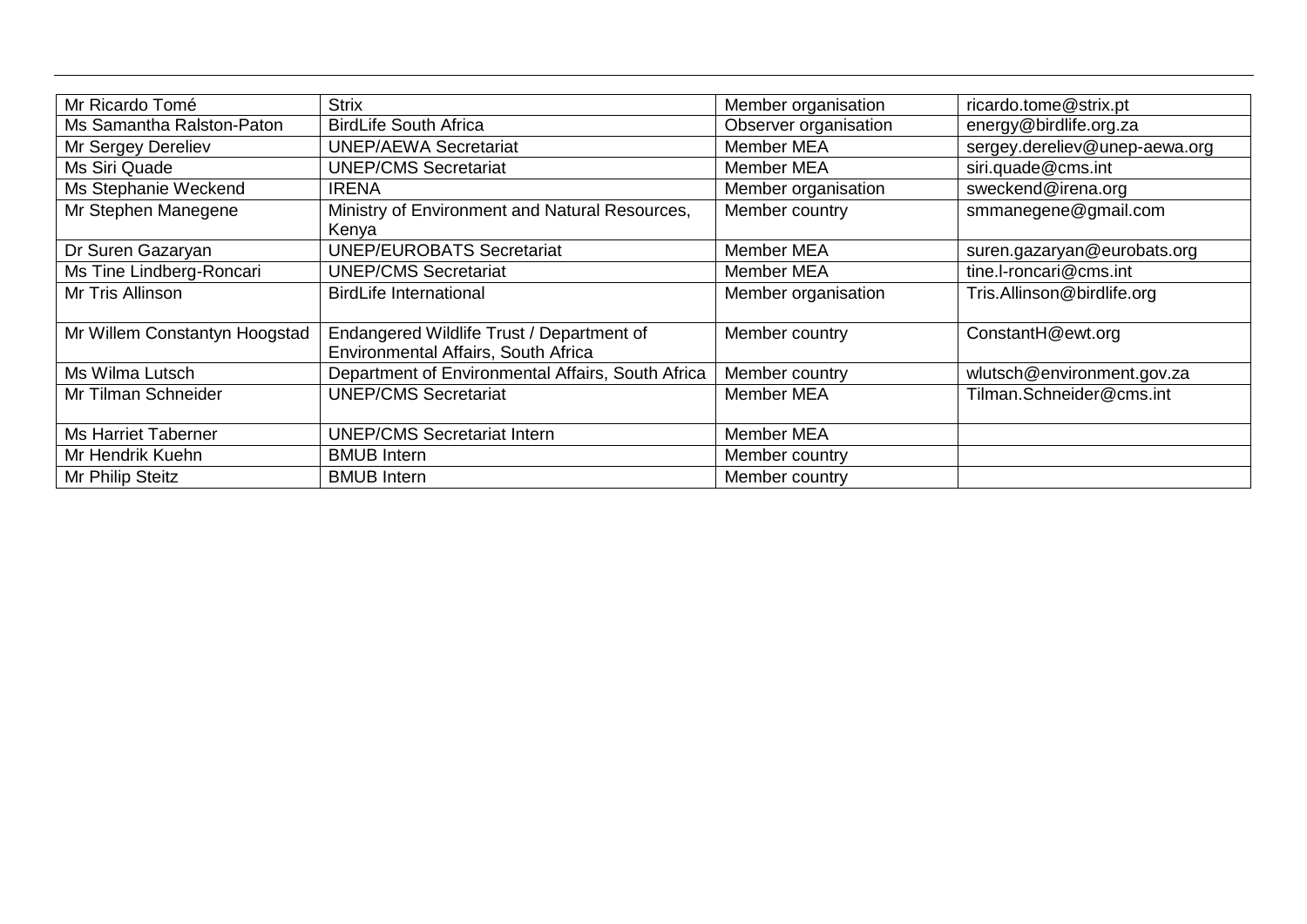# **Annex 3. Revised Work Plan 2018-2020**

|                         | <b>Actions</b>                                                                                                                                                                                                                 | <b>Responsible Entity(ies)</b><br>(Bolded names = lead)                           | <b>Timeline</b> | <b>Funding Status</b> | <b>Next Steps / Roll Out Action</b>                                                        |  |
|-------------------------|--------------------------------------------------------------------------------------------------------------------------------------------------------------------------------------------------------------------------------|-----------------------------------------------------------------------------------|-----------------|-----------------------|--------------------------------------------------------------------------------------------|--|
| $\overline{\mathbf{1}}$ | Theme: Promote implementation of relevant guidelines adopted in the frameworks of the participating MEAs<br><b>Expected Result:</b> Guidelines are integrated into decision-making                                             |                                                                                   |                 |                       |                                                                                            |  |
| 1.1                     | Prepare and disseminate factsheets on ETF<br>and key issues, briefs and information about<br>existing decision support tools. Translate<br>material on demand.                                                                 | Coordinator, CMS,<br>AEWA, EUROBATS<br>Secretariats, Task Force<br><b>Members</b> | 2018            | Funded                | Coordinator to work with ETF<br>members to draft briefs and<br>share for input and comment |  |
| 1.2                     | Continue to identify relevant stakeholders in<br>energy and financial sectors.                                                                                                                                                 | Coordinator, CMS<br>Secretariat                                                   | 2018            | Funded                | Coordinator to invite relevant<br>stakeholders                                             |  |
| 1.3                     | Engage with industry and investors - build<br>partnerships and establish pilot initiatives with<br>industry and investors.                                                                                                     | Coordinator, CMS<br>Secretariat, Task Force<br><b>Members</b>                     | 2018-2020       | Unfunded / In-kind    | Coordinator to continue<br>engagement                                                      |  |
| 1.4                     | Engage national focal points from relevant<br>MEAs (including CBD and UNFCCC) and<br>national energy authorities, to inform them of<br>the work of the ETF, the AEWA/ CMS/<br>EUROBATS guidelines, and upcoming ETF<br>events. | <b>ETF</b> member<br>governments                                                  | 2018-2020       | In-kind               | Government members to initiate                                                             |  |
| 1.5                     | Host side event at CBD COP14 in Egypt                                                                                                                                                                                          | Coordinator, Egypt,<br>AEWA, CMS, EUROBATS<br>Secretariats                        | 2018            | In-kind               | Coordinator and Egypt to initiate<br>plan                                                  |  |
| 1.6                     | Host side event at EUROBATS MOP in Monaco                                                                                                                                                                                      | <b>Coordinator, EUROBATS</b><br><b>Secretariat</b>                                | 2018            | Unfunded / In-kind    | <b>EUROBATS</b> Secretariat and<br>coordinator to initiate plan and<br>prepare event       |  |
| 1.7                     | Host side event at AEWA MOP                                                                                                                                                                                                    | <b>Coordinator, AEWA</b><br><b>Secretariat</b>                                    | 2018            | Unfunded / In-kind    | <b>AEWA</b> Secretariat and<br>Coordinator to initiate plan                                |  |
| 1.8                     | Track, engage with and support as appropriate<br>CBD agenda on Mainstreaming biodiversity in<br>the Energy Sector                                                                                                              | <b>Coordinator, Task Force</b><br><b>Members</b>                                  | 2018            | Unfunded / In-kind    | Coordinator to engage CBD<br>Secretariat and provide<br>information to ETF Members         |  |
| 1.9                     | Incorporate environmental considerations into<br>Power Purchase Agreement templates                                                                                                                                            | <b>IRENA, Task Force</b><br><b>Members</b>                                        | 2018            | In-kind               | Member initiative. IRENA will<br>share draft for ETF Member input                          |  |
| 1.10                    | Identify opportunities for including more<br>(environmental mitigation) costs in approval of<br>energy developments                                                                                                            | <b>RGI, Task Force Members</b>                                                    | 2018            | In-kind               | Member initiative.                                                                         |  |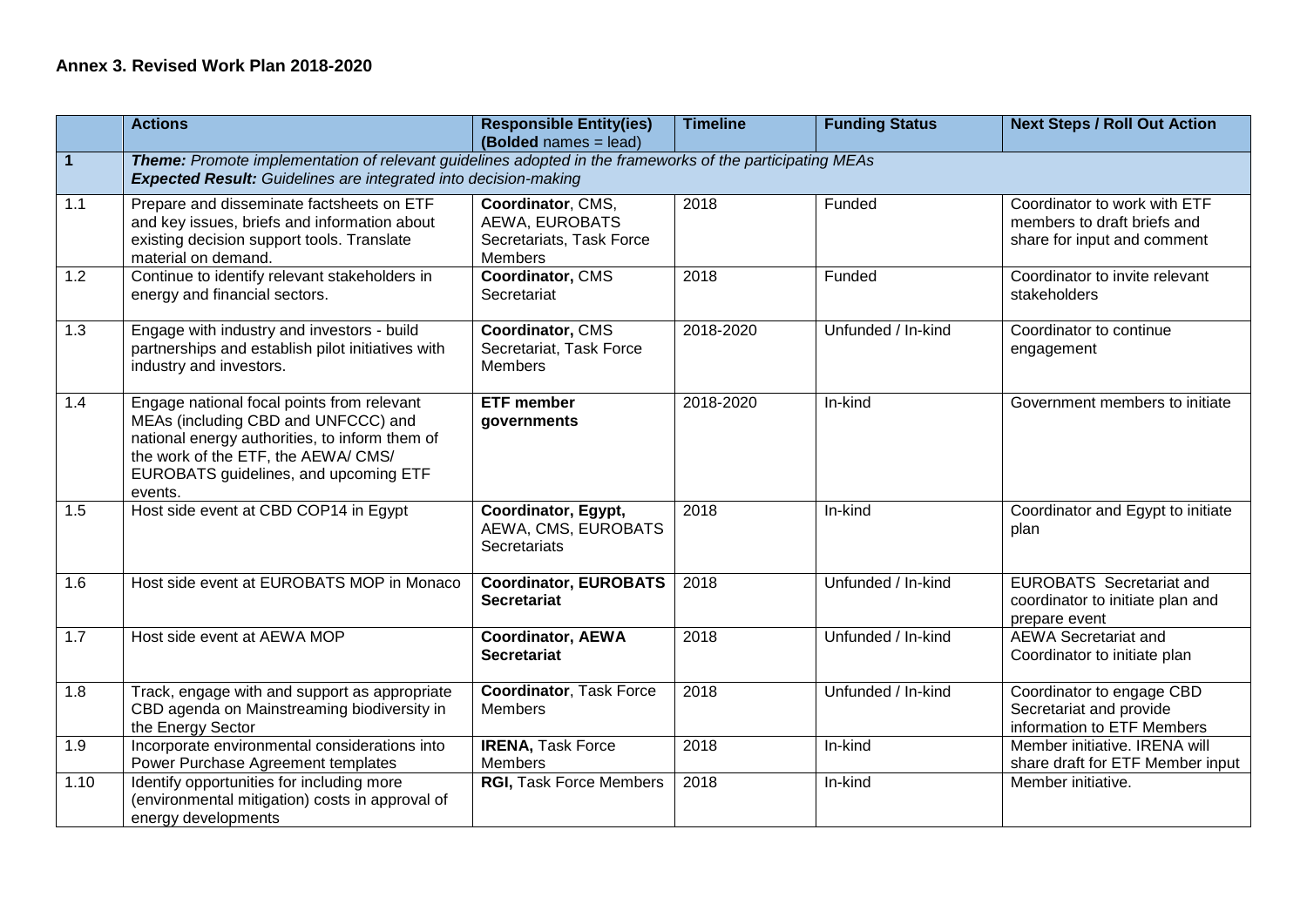| $\overline{2}$ .          | <b>Theme: Priority setting</b><br><b>Expected Result: Work plan reflects priorities</b>                                                                                                                                                            |                                                                                      |           |                            |                                                                                                                        |
|---------------------------|----------------------------------------------------------------------------------------------------------------------------------------------------------------------------------------------------------------------------------------------------|--------------------------------------------------------------------------------------|-----------|----------------------------|------------------------------------------------------------------------------------------------------------------------|
| 2.1                       | Review work plan annually at Energy Task<br>Force meetings to identify additional priority<br>activities in line with CMS Resolution 11.27 and<br>including long term goals.                                                                       | <b>Task Force Members</b>                                                            | 2018-2020 | Funded                     | Coordinator to initiate review                                                                                         |
| 2.2                       | Review progress on implementing the work<br>plan, every six months                                                                                                                                                                                 | <b>Coordinator, Task Force</b><br><b>Members</b>                                     | 2018-2020 | Funded                     | Coordinator to initiate progress<br>review                                                                             |
| $\overline{\mathbf{3}}$ . | <b>Theme: Mobilising resources</b><br><b>Expected Result: Priority activities identified and funded</b>                                                                                                                                            |                                                                                      |           |                            |                                                                                                                        |
| 3.1                       | Identify key funding priorities and opportunities.                                                                                                                                                                                                 | Coordinator, CMS<br>Secretariat, Task Force<br>Members                               | 2018-2020 | In-kind                    | Responsible entities for work<br>plan activities to identify funding<br>gaps and opportunities                         |
| $\overline{3.2}$          | Prepare fundraising concept note(s), with input<br>from Energy Task Force members                                                                                                                                                                  | Coordinator, CMS<br>Secretariat, Task Force<br>Members                               | 2018-2020 | Funded                     | Coordinator to prepare based on<br>needs identified                                                                    |
| 3.3                       | Liaise with potential donors to seek support for<br><b>Energy Task Force activities</b>                                                                                                                                                            | <b>CMS</b> Secretariat,<br>Coordinator, Task Force<br><b>Members</b>                 | 2018-2020 | Funded                     | Member initiative                                                                                                      |
| $\overline{\mathbf{4}}$   | <b>Theme:</b> Monitoring implementation and impediments to implementation<br>Expected Result: Report on status of implementation; impediments to implementation and potential solutions identified                                                 |                                                                                      |           |                            |                                                                                                                        |
| 4.1                       | Conduct survey and interviews to assess<br>progress of CMS Parties to implement<br>different components of<br>AEWA/CMS/EUROBATS guidelines and<br>identify impediments to implementation                                                           | Coordinator, AEWA,<br><b>EUROBATS and CMS</b><br>Secretariats, Task Force<br>Members | 2018      | Unfunded / In-kind         | Coordinator to develop survey<br>and interview questions working<br>with AEWA, EUROBATS and<br><b>CMS Secretariats</b> |
| 4.2                       | Analyse existing guidelines to identify gaps and<br>need for more technical detail; develop<br>complementary technical notes (e.g. sensitivity<br>mapping, thresholds, data collection and<br>monitoring, mitigation hierarchy and<br>powerlines). | <b>Technical working group</b>                                                       | 2018-2019 | Unfunded                   | Member initiative                                                                                                      |
| 5.                        | Theme: Stimulating communication and information exchange<br><b>Expected Result:</b> Task force members collaborate and share information.                                                                                                         |                                                                                      |           |                            |                                                                                                                        |
| 5.1                       | Make information about the ETF available via<br>dedicated web space on CMS website.                                                                                                                                                                | <b>Coordinator, CMS</b><br><b>Secretariat</b>                                        | 2018-2020 | Funded                     | Coordinator to develop content<br>and CMS to upload                                                                    |
| $\overline{5.2}$          | Energy Task Force members exchange case<br>studies, tools, lessons learnt and best practices                                                                                                                                                       | <b>Task Force Members</b>                                                            | 2018-2020 | <b>ETF meetings Funded</b> | Member initiative                                                                                                      |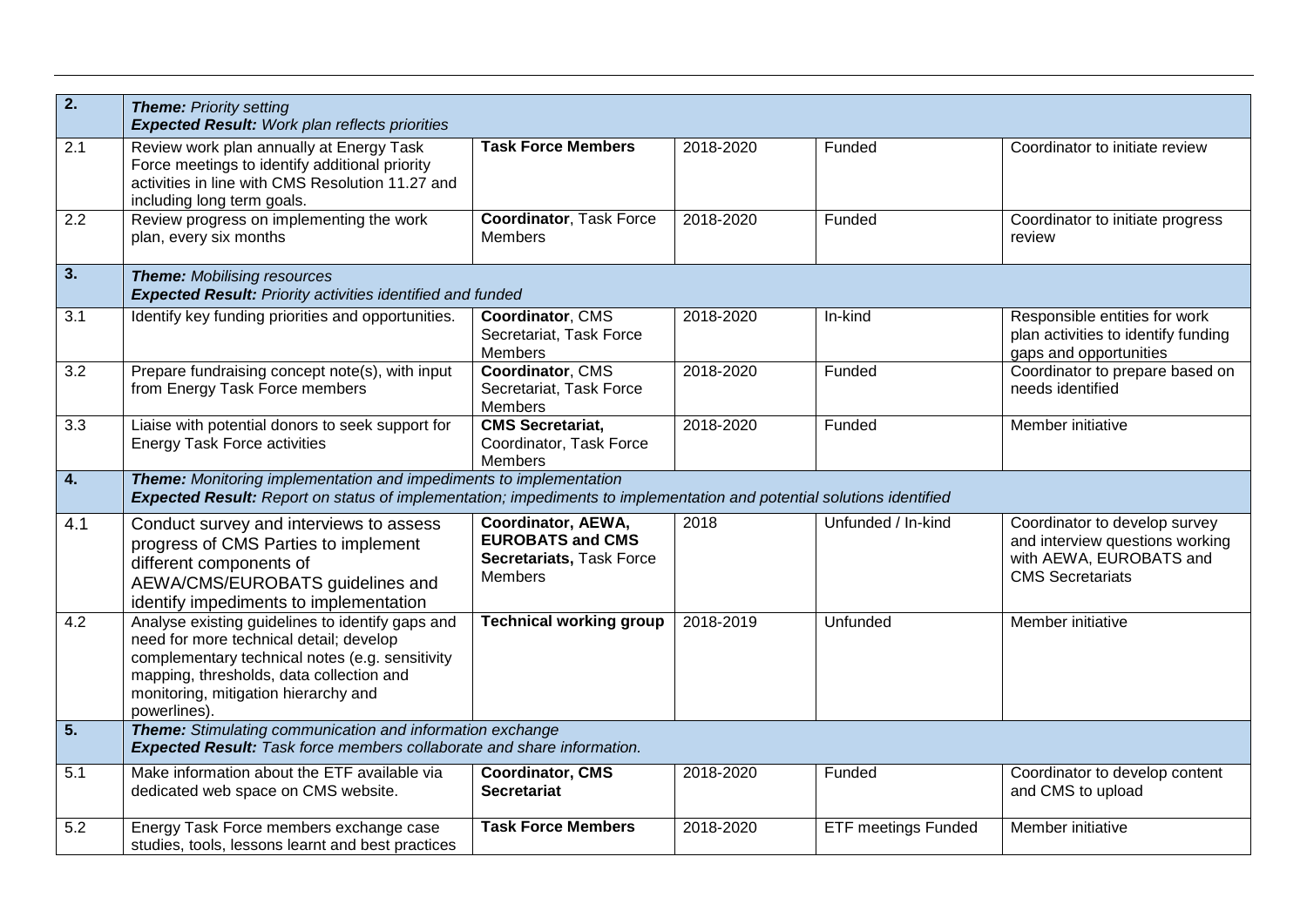|                  | during task force meetings and through online<br>platform (ETF Workspace).                                                                                                                                                                |                                                                                       |           | Workspace exchange<br>in-kind |                                                                                                         |  |
|------------------|-------------------------------------------------------------------------------------------------------------------------------------------------------------------------------------------------------------------------------------------|---------------------------------------------------------------------------------------|-----------|-------------------------------|---------------------------------------------------------------------------------------------------------|--|
| 5.3              | Deliver and record webinar series for CMS<br>Parties, financial institutions and energy sector<br>stakeholders, with presentations by Energy<br>Task Force members and other experts.                                                     | Coordinator, BirdLife,<br>RGI, WindEurope, WREN                                       | 2018-2019 | Unfunded / In-kind            | Coordinator to determine next<br>steps in consultation with<br>responsible entities                     |  |
| 5.4              | Identify relevant Best Practices in relation to<br>powerline impacts that could be applicable in<br>other countries. Disseminate guidelines.                                                                                              | RGI, EWT, Egypt, Saudi<br>Arabia                                                      | 2018      | Unfunded / In-kind            | Member initiative                                                                                       |  |
| 5.5              | Develop short video highlighting the role of ETF<br>and sharing case studies/views from across<br>ETF members                                                                                                                             | Coordinator, CMS<br>Secretariat, Task Force<br>Members                                | 2018-2019 | Unfunded / In-kind            | Coordinator to develop draft<br>concept together with CMS<br>Secretariat                                |  |
| 5.6              | Disseminate research and other ETF outputs<br>e.g. through WREN hub and expert forum                                                                                                                                                      | <b>Coordinator, Task Force</b><br>Members, WREN                                       | 2018-2020 | In-kind                       | Member initiative                                                                                       |  |
| 5.7              | Develop communications strategy for Energy<br><b>Task Force</b>                                                                                                                                                                           | <b>Coordinator and CMS</b><br><b>Secretariat</b>                                      | 2018      | Funded                        | Coordinator to prepare draft                                                                            |  |
| 6.               | <b>Theme:</b> Strengthening regional and international networks<br><b>Expected Result:</b> Strong regional and international networks                                                                                                     |                                                                                       |           |                               |                                                                                                         |  |
| 6.1              | Task Force members promote the aims of the<br>Task Force through relevant regional and<br>international networks.                                                                                                                         | <b>Task Force Members</b>                                                             | 2018-2020 | In-kind                       | Member initiative                                                                                       |  |
| 6.2              | Map priority regional and international networks                                                                                                                                                                                          | <b>Coordinator, Task Force</b><br><b>Members</b>                                      | 2018      | Funded                        | Coordinator to map priority<br>regional and international<br>networks                                   |  |
| $\overline{7}$ . | <b>Theme:</b> Stimulating research<br>Expected Result: Significantly increase the evidence base on which to make planning and mitigation decisions.                                                                                       |                                                                                       |           |                               |                                                                                                         |  |
| 7.1              | Complete a global assessment of predicted<br>impacts of large-scale renewable energy<br>deployment on birds and mammals.                                                                                                                  | <b>BTO, BirdLife</b><br>International, IUCN,<br>RSPB, University of<br>Cambridge, EWT | 2018      | Funded                        | Publish 2 <sup>nd</sup> paper on global<br>assessment, identify priority<br>audiences, and communicate. |  |
| 7.2              | Develop spatial mapping tools to assess the<br>potential risk of government commitments<br>following the Paris Agreement, and to help show<br>governments how they can meet their<br>commitments with minimal impact upon<br>biodiversity | <b>Task Force Members,</b><br>EWT, BTO, BirdLife,<br><b>RSPB</b>                      | 2018-2019 | Unfunded                      | Develop concept                                                                                         |  |
| 7.3              | Develop appropriate tools and guidance for<br>developers and regulators to help them assess                                                                                                                                               | BTO, BirdLife, EBRD,<br>Egypt, EWT, RGI, Saudi                                        | 2018-2020 | Unfunded                      | To be determined                                                                                        |  |